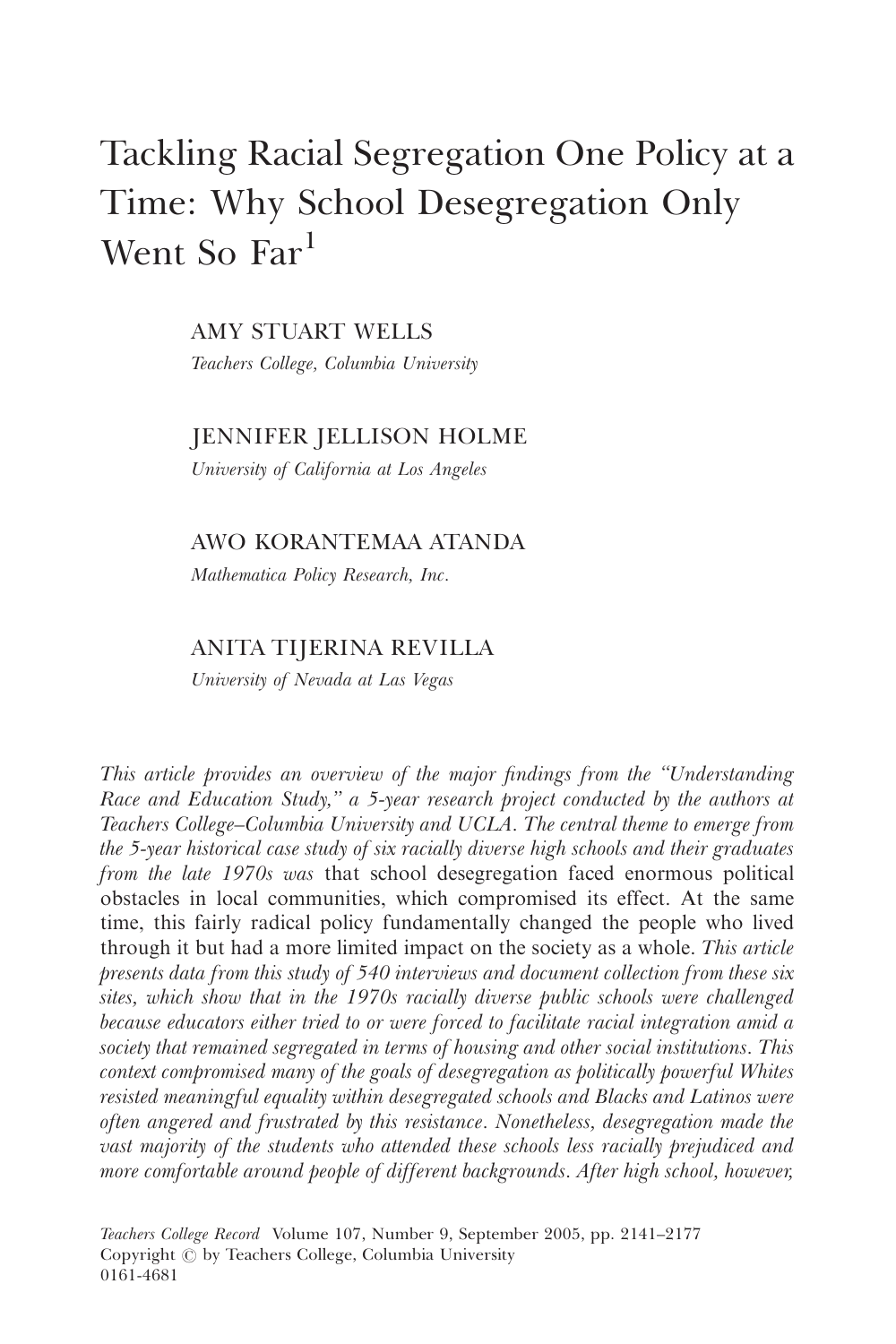their lives, mirroring the larger society, have been far more segregated. They lament that school desegregation was supposed to prepare them for the ''real world,'' but that world is far more segregated than their schools.

The  $50<sup>th</sup>$  anniversary of the landmark Supreme Court ruling Brown v. Board of Education caused many in the United States to contemplate the value of public policies that flowed from that decision, especially the desegregation of public schools. Over the last half century, we have received mixed messages about whether such efforts were worth the trouble.

Hochschild and Scovronick (2003) argue that school desegregation was in many ways a successful public policy, as measured by various educational outcomes. Indeed, much of the social science research on school desegregation has been optimistic, showing mixed test score results but a positive trend toward higher African American student achievement during the peak years of desegregation, as well as long-term academic and professional gains for African American adults who had attended racially mixed schools (Grismer, Kirby, Berends, & Williamson, 1994; Schofield, 1995; Wells & Crain, 1994).

Despite these results, Hochschild and Scovronick (2003) note that, politically, school desegregation was a failure. Whites never strongly supported public policies that took away their freedom to choose where and with whom their children attend school. Meanwhile, many African Americans and Latinos have grown weary of the various ways in which White resistance to desegregation has manifest itself inside desegregated schools and districts, often making the goal of equal educational opportunity an illusive one (see Apple & Pedroni, 2005; Shujaa, 1996).

Somewhere between the educational outcome data and the politics of desegregation lies the complicated, and no doubt sometimes contradictory, story of the effect of this public policy on people's lives. Missing from the research literature and the public discourse are the personal perspectives on school desegregation across different local contexts. Ideally, such perspectives would help to answer whether the efforts to desegregate the public schools were worthwhile.

Our study answers that question and others through the voices of 540 graduates, educators, advocates, and local policy makers who were directly involved in racially mixed public high schools in six different communities 25 years ago. We documented what these high schools were like in the late 1970s—some of the peak years of school desegregation implementation—and we interviewed 242 members of the class of 1980 from schools, trying to understand how they make sense of that experience today. We wanted to capture the stories of one of the first cohorts of students and educators to go through desegregated schools after the federal courts finally forced districts to desegregate in the late 1960s.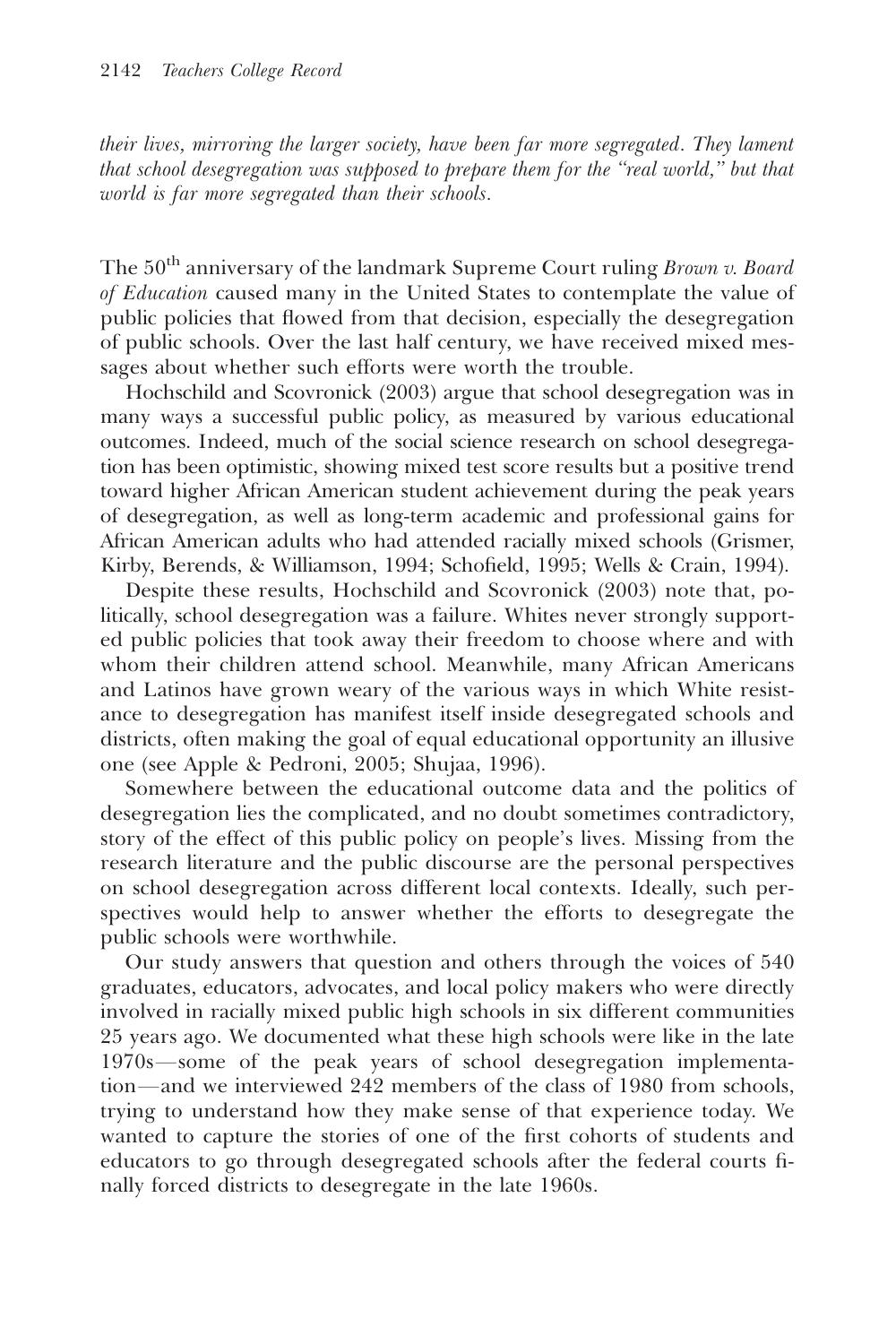Our central finding is that school desegregation faced enormous political obstacles, which compromised its effect. At the same time, this fairly radical policy fundamentally changed the people who lived through it but had a more limited impact on the society as a whole. In other words, we found that racially diverse public schools were extremely challenged during the late 1970s because educators either tried to or were forced to facilitate racial integration amid a society that remained segregated in terms of housing, social institutions, and often employment. This context compromised many of the goals of desegregation as politically powerful Whites resisted meaningful equality within desegregated schools, and Blacks and Latinos were often angered and frustrated by this resistance. Nonetheless, desegregation made the vast majority of the students who attended these schools less racially prejudiced and more comfortable around people of different backgrounds. After high school, however, their lives have been far more segregated as they reentered a more racially divided society.

By documenting the experiences of those involved in school desegregation in the 1970s, we help readers understand the many ways in which the promise of Brown remained unfulfilled as White privilege was upheld within the context of these schools and communities. Such an analysis creates a context for the experiences of the graduates and explains why it is that desegregation had a profound impact on the students but a more limited impact on the society as a whole.

We also captured the extent to which the graduates of these schools highly value the opportunity they had to get to know people of different racial and ethnic backgrounds while they were in school. Virtually all graduates we interviewed said that desegregation was ''worth it'' and that they would do it again if they had the chance, and yet their current lives are far more segregated than their high schools were (also see Holme, Wells, & Revilla, 2005).

Thus, we argue that the school desegregation policies and efforts that existed in these schools were better than nothing, but simply not enough to change the larger society single-handedly. In this way, our study speaks to larger lessons about the role of schools in society and the futile but worthwhile efforts of lawyers and judges to use public schools as the main (and sometimes the only) tool for social change. The social and economic inequalities across color lines that had accumulated in the United States by the late  $1970s$ -inequalities that are still severe today—reproduced themselves within these racially diverse schools, leaving some students with far fewer opportunities. In this way, the boundaries between the schools and their social and political context proved to be as porous as the will to change society through the schools. As a result, we argue that school desegregation should have occurred hand in hand with several other bold attempts to change segregation and racial inequality, especially in housing and employment.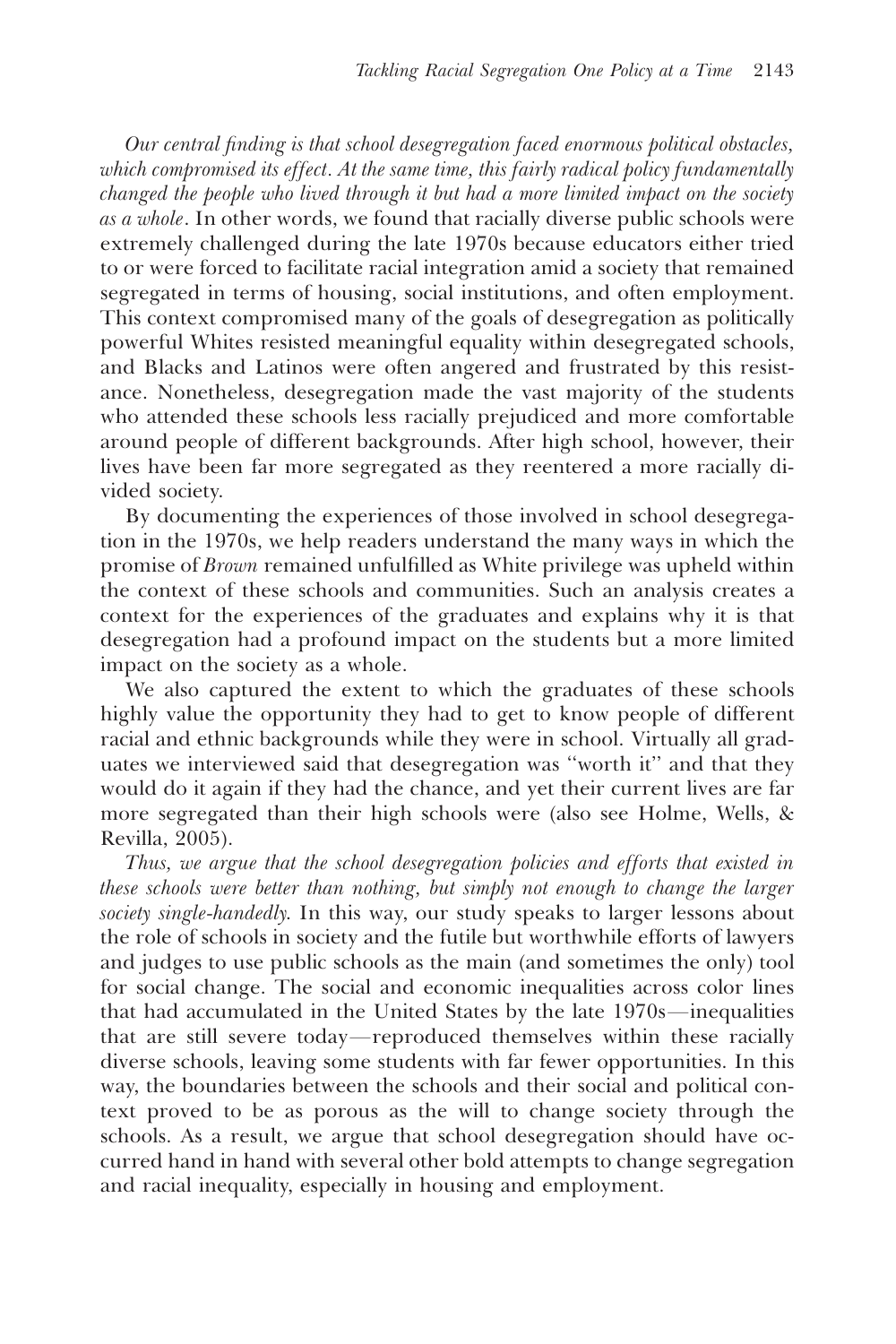Far from being a failure, therefore, school desegregation was never fully implemented, and thus, racial integration was never achieved. In this way, our study advances an important point made by John Hope Franklin in a profile about him and his work in The New York Times Magazine: ''The real tragedy of contemporary race relations, Franklin notes, is not that integration failed but that it was barely tried'' (Applebome, 1995, p. 34).

## THE UNDERSTANDING RACE AND EDUCATION STUDY

In 1999, we set out to conduct in-depth case studies of six high schools within school districts that had undergone some form of desegregation by the late 1970s. Our study was designed to answer qualitative research questions about how members of the class of 1980 from these schools understood their school experience and its effect on their lives—their racial attitudes, educational and professional opportunities, personal relationships, and social networks. Furthermore, we wanted to know how the broader policy contexts of their schools shaped their experiences and understandings.

#### DATA COLLECTION

To answer these questions, we designed a three-tiered data collection strategy. Tier 1 consisted of the historical case studies of the six high schools; Tier 2 entailed interviews with graduates of the class of 1980 from each high school; and Tier 3 involved in-depth ''portraits'' of at least 4 of the graduates interviewed during Tier 2 from each high school.

## Tier One: Historical Case Studies

The first tier of our data collection involved historical case studies of the high schools and their social and political contexts in the late 1970s and early 1980s. These case studies were based in part on interviews with community members, lawyers, elected officials, and educators who were involved in these high schools at that time. In addition, we drew upon an array of important historical documents, such as school board minutes, newspaper articles, yearbooks, and legal documents, to help piece together the stories of what was happening in these six high schools.

Not only did the high schools we chose to study vary in terms of their geographic locations, but they also varied in terms of how and why they became racially diverse.<sup>2</sup> Some were in districts with court-ordered mandatory student reassignment; others were in districts with voluntary efforts to create diverse schools, including drawing students from across different neighborhoods; and in one case—Shaker Heights—the high school was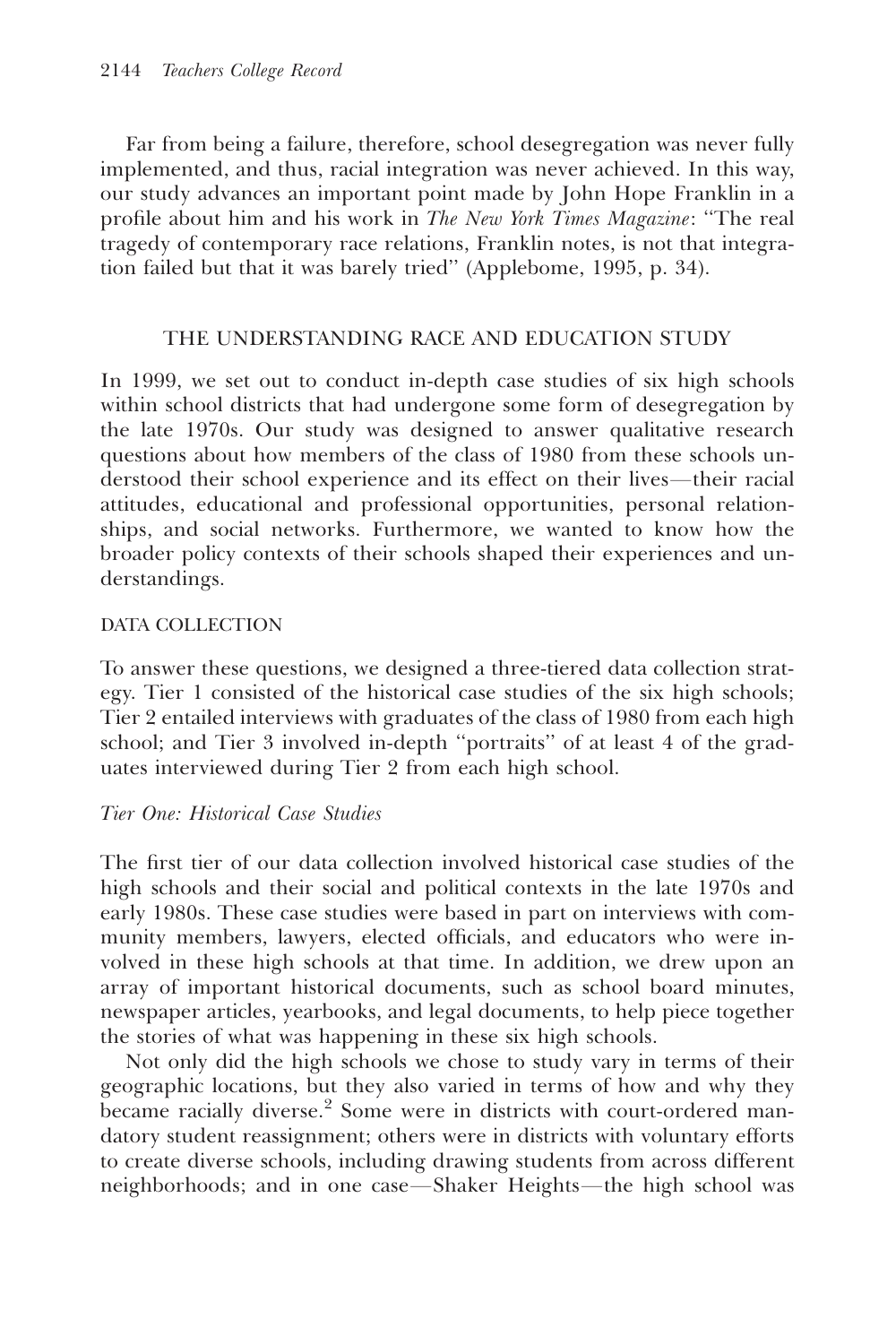located in a community trying to stem White flight into the surrounding residential areas. Thus, the six high schools are:

# Austin High School, Austin, Texas (Austin Independent School District)

- Desegregated via majority-to-minority transfers from several attendance areas.
- Racial makeup during the 1970s: 15% African American, 19% Hispanic, 66% White.

# Dwight Morrow High School, Englewood, New Jersey (Englewood Public Schools)

 Desegregated by receiving White students from Englewood Cliffs High School via a sending-receiving plan. It was already somewhat integrated as the only public high school serving the racially diverse town of Englewood. Busing and reassignment began at the elementary level.

• Racial makeup during the 1970s: 57% African American, 7% Hispanic, 36% White.

# John Muir High School, Pasadena, California (Pasadena Unified School District)

- Desegregated originally by drawing from several diverse attendance areas in the 1970s via mandatory busing.
- Racial makeup during the 1970s: 50% African American, 11% Hispanic, 34% White, 5% Asian/Pacific Islander.

# Shaker Heights High School, Shaker Heights, Ohio (Shaker Heights City School District)

 Desegregated as the only high school in a district experiencing an influx of African American students from Cleveland. Efforts were made in Shaker Heights to integrate neighborhoods, and student reassignment began at the elementary level.

• Racial makeup during the 1970s: 39% "minority" (mostly African American), 61% White.

# Topeka High School, Topeka, Kansas (501 School District)

 Desegregated via assigned attendance areas; student reassignment began at the elementary and junior high levels.

• Racial makeup during the 1970s: 20% African American, 8% Hispanic, 69% White, 1.4% American Indian, 1.4% Asian.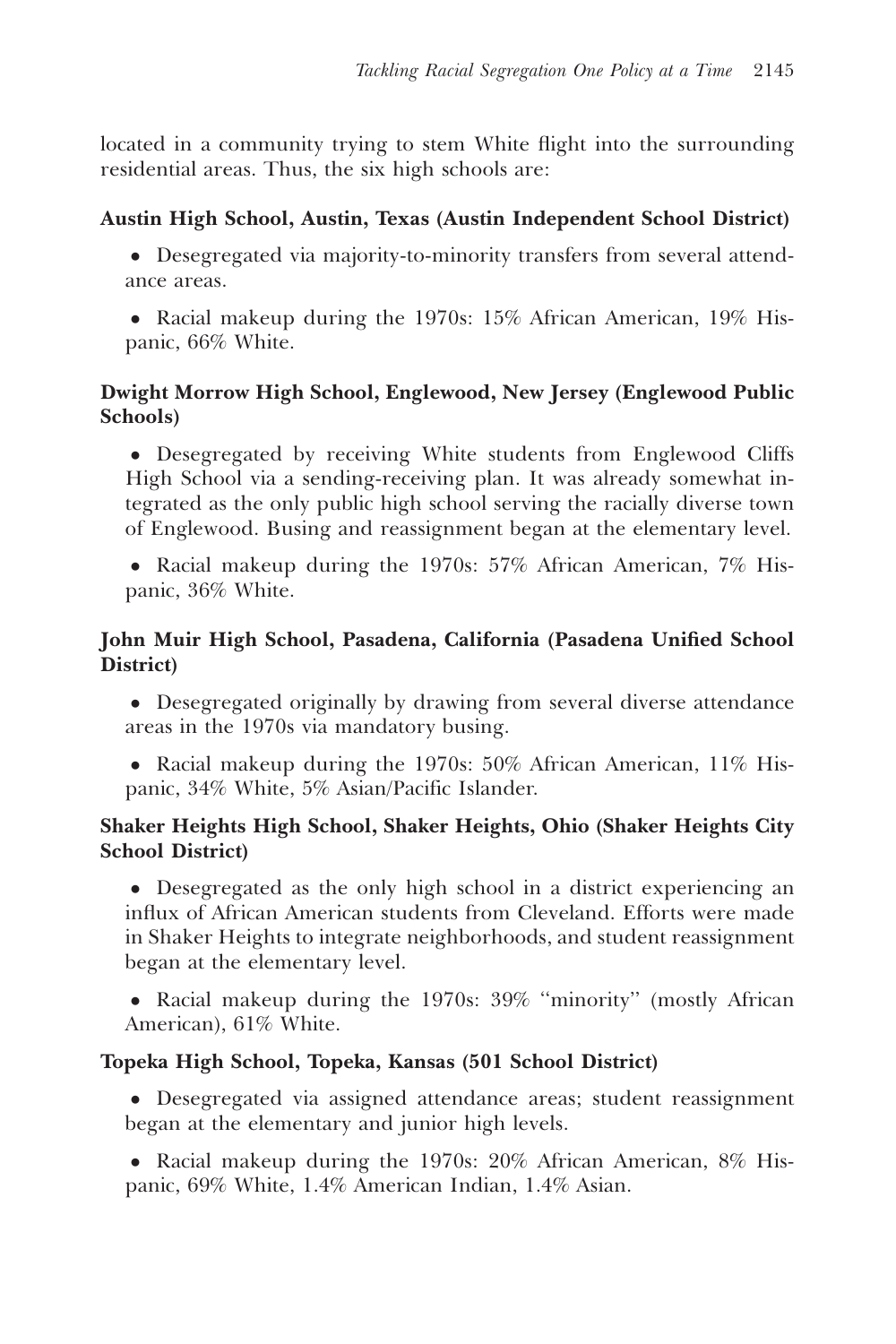## West Charlotte High School, Charlotte, North Carolina (Charlotte-Mecklenburg Schools)

- Desegregated via court order to reassign students from White high schools to this historically Black high school.
- Racial makeup during the 1970s: 50% African American, 50% White.

#### Tier Two: Interviews With Graduates

The second tier of data collection consisted of semistructured, in-depth, and open-ended interviews with a sample of about 40 1980 graduates from each of the six high schools. We chose to study the class of 1980 because these students entered kindergarten in the fall of 1967, when the federal government was on the verge of finally forcing hundreds of school districts to implement the *Brown v. Board of Education* decision. Thirteen years later, they would graduate from public schools that were, on average, far more desegregated than those they had entered. The late 1970s were some of the peak years in American school desegregation. Thus, members of the class of 1980 were, on average, more likely to have classmates of other races than were students in any class before them.

The class of 1980 graduates from each school were purposively sampled to reflect the range of diversity of the students in their class, particularly along the lines of race, ethnicity, social class, residential neighborhood, academic success, and level of involvement in the school (Table 1). We also made a concerted effort to interview graduates who had moved away, as well as a small numbers of nongraduates—those who either dropped out or transferred out of the schools before graduation.

Our interviews with the graduates elicited, as only qualitative research can, their understandings of how their lives were affected by their experiences in a racially diverse high school.

## Tier Three: Portraits of Graduates

The third and final round of interviews involved a much more detailed and in-depth examination of the lives of four to six graduates from each site (Lawrence-Lightfoot and Davis, 1997). Once we learned about the history and politics of the context of the high school and interviewed a broad range

|     | White African American Latino Asian Mixed Race |  | TOTAL                          |
|-----|------------------------------------------------|--|--------------------------------|
| 136 |                                                |  | $242+26$ "portrait" interviews |

#### Table 1. Graduate Interviews by Race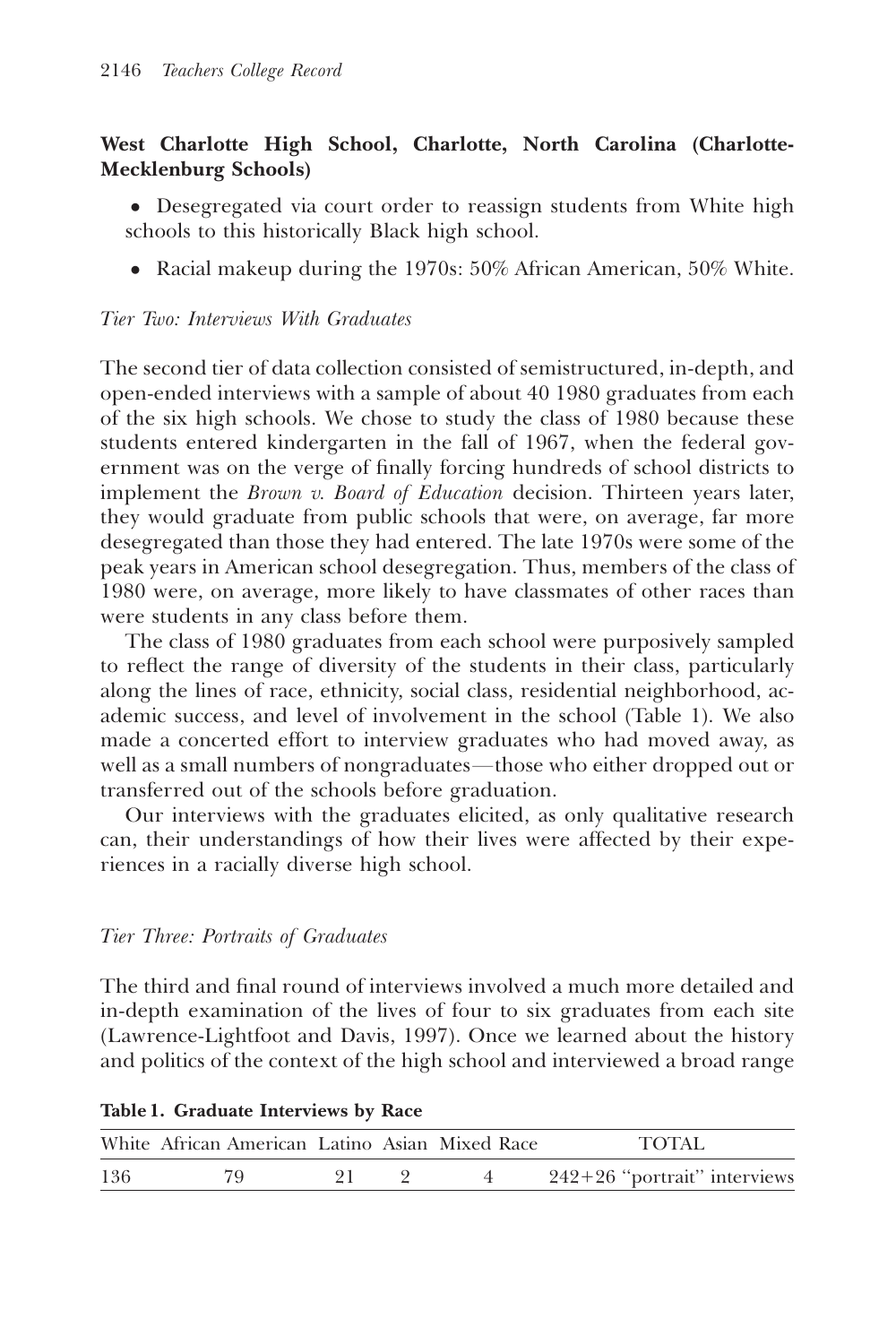of students from the class of 1980, we selected between four and six of these graduates who embody the major themes that were emerging from each site. They also reflect the racial diversity of the class of 1980 at their particular school.

#### Overview of Data and Analysis

We conducted a total of 540 interviews, between 80 and 100 per site. Each interview was fully transcribed and coded based on both within- and crosscase themes that emerged over the course of the study. Our ongoing analysis of these coded data, along with our review of historical documents, portrait transcripts, and field notes, allowed us to develop the outlines and a framework for our main findings. Quotes were taken from the corresponding sections of the coded data documents. Thus, each theme or subtheme discussed in this and other papers from this study represents a large body of data—quotes from hundreds of interviews. The quotes cited in this chapter therefore portray a sentiment or understanding that is greater than each single utterance.

## SWIMMING AGAINST THE TIDE: WHY SCHOOLS COULD NOT, ON THEIR OWN, FULFILL THE PROMISE OF BROWN

A central finding from our study, and one that helps us make sense of the experiences of the graduates of racially diverse schools, is that the public schools themselves could only achieve limited integration and racial equality in the midst of a segregated and unequal society. We have learned the myriad of ways that these schools were strongly affected by the fact that Whites—especially affluent Whites—in these communities had, in general, far more political clout than African Americans or Latinos, and thus far greater influence over how school desegregation policies were carried out.

In this way, the parallels between efforts to implement school desegregation and the efforts 100 years earlier to implement Reconstruction another racial policy that was radical for its time—are quite interesting and revealing. Both were attempts to bring about greater racial equality, and both were resisted and marginalized by Whites who fought hard to maintain the status quo. At the same time, both made important inroads toward changing racial stratification, yet both ended—and were even reversed—before too much change could occur (see Du Bois, 2004).

In each of the six communities and schools in our study, officials and educators tried to make desegregation as palatable as possible for middleclass White parents and students. On a political level, this made perfect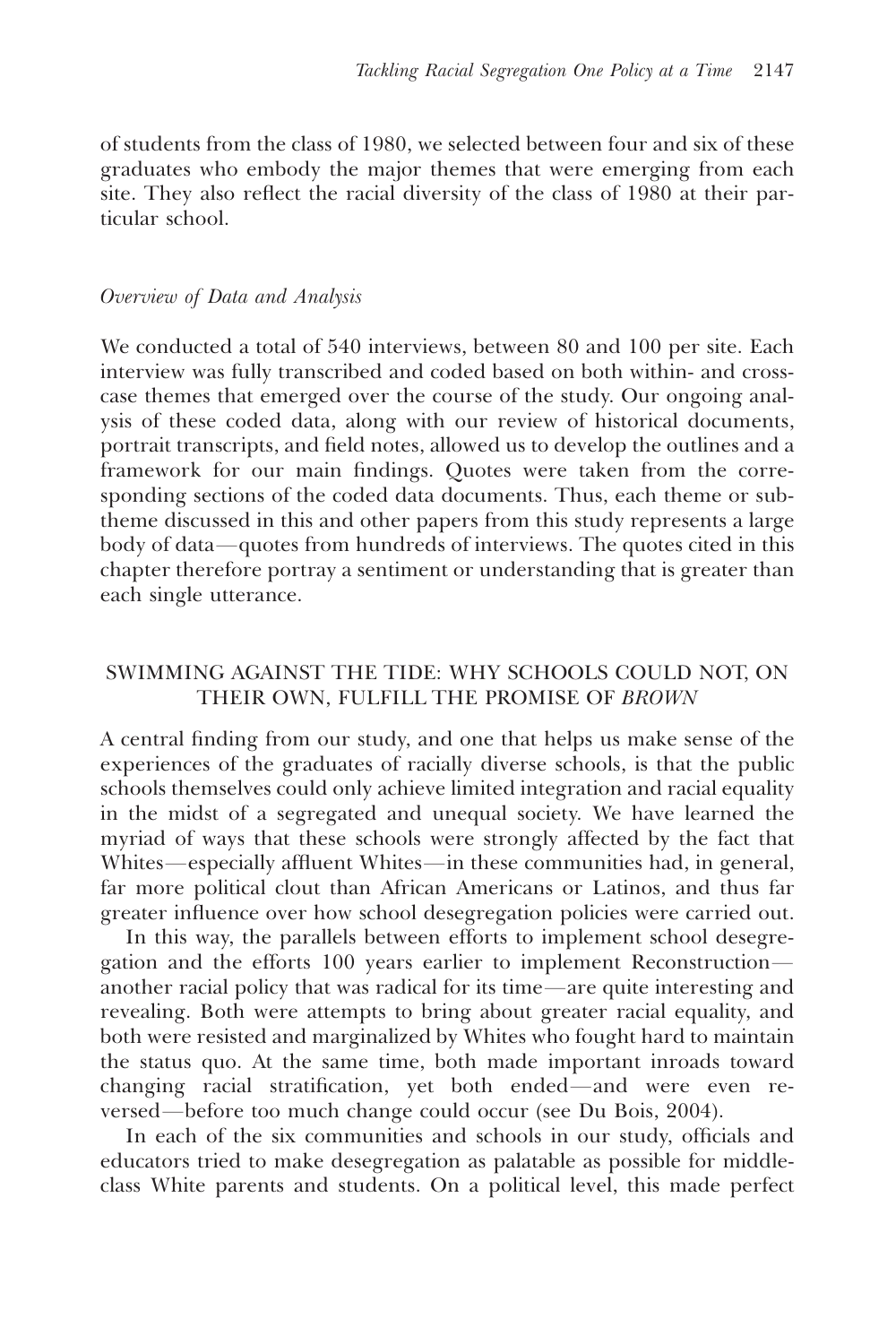sense; the idea was to stave off White and middle-class flight, which would leave the public schools politically and economically vulnerable. But the needs of students of color and the poor were too often ignored.

Interestingly enough, despite important social and political differences across these six communities, efforts to please White and more affluent parents manifested themselves in similar practices across these contexts. For example, more of the burden of desegregating the schools fell on Black and Latino children. They were the students most likely to be bused, and schools in their communities were the most likely to be closed down. This occurred to slightly different degrees depending on the size of the school district, but in five of the six districts, at least one historically Black school had been closed. Perhaps even more pervasive was the consistent resegregation of students across classrooms in desegregated high schools.

Because much of this ongoing inequality in how school desegregation policy was implemented has been documented by other scholars (see Adair, 1984; Bell, 1987; Fossey, 2003; Shujaa, 1996; Wells & Crain, 1997), an important goal of this study was to try to answer critical why questions. We learned that in each of the distinct sites we studied, powerful White parents and citizens pressured policy makers and educators to assure that desegregation was implemented in a way that had as little effect as possible on the status quo. In this way, the social and economic inequalities across color lines reproduced themselves within these racially diverse schools, proving that the boundaries between the schools and their social and political context were highly permeable (see Wells, Holme, Revilla, & Atanda, in press).

In other publications, we have documented many of the specific findings related to this first theme of our study: that the schools by themselves could not overcome the racial inequality in the society, and in fact, they too often perpetuated this inequality. Here we highlight the most salient subthemes from those publications and then focus on the second major theme and several findings unique to this article: how the graduates were and were not changed by what happened in these schools. Obviously, these two themes are tightly intertwined.

#### THE MANY MANIFESTATIONS OF WHITE PRIVILEGE IN RACIALLY MIXED SCHOOLS AND DISTRICTS

In a 2004 law review article, we described in detail just how the privilege of Whites manifest itself into specific policies and practices that to some extent undermined the goals of school desegregation in the six communities we studied (see Wells, Revilla, Holme, & Atanda, 2004b).

Across these six communities, therefore, we heard African American and Latino advocates, educators, parents, and students both acknowledge many gains from the efforts to desegregate public schools and voice clear disap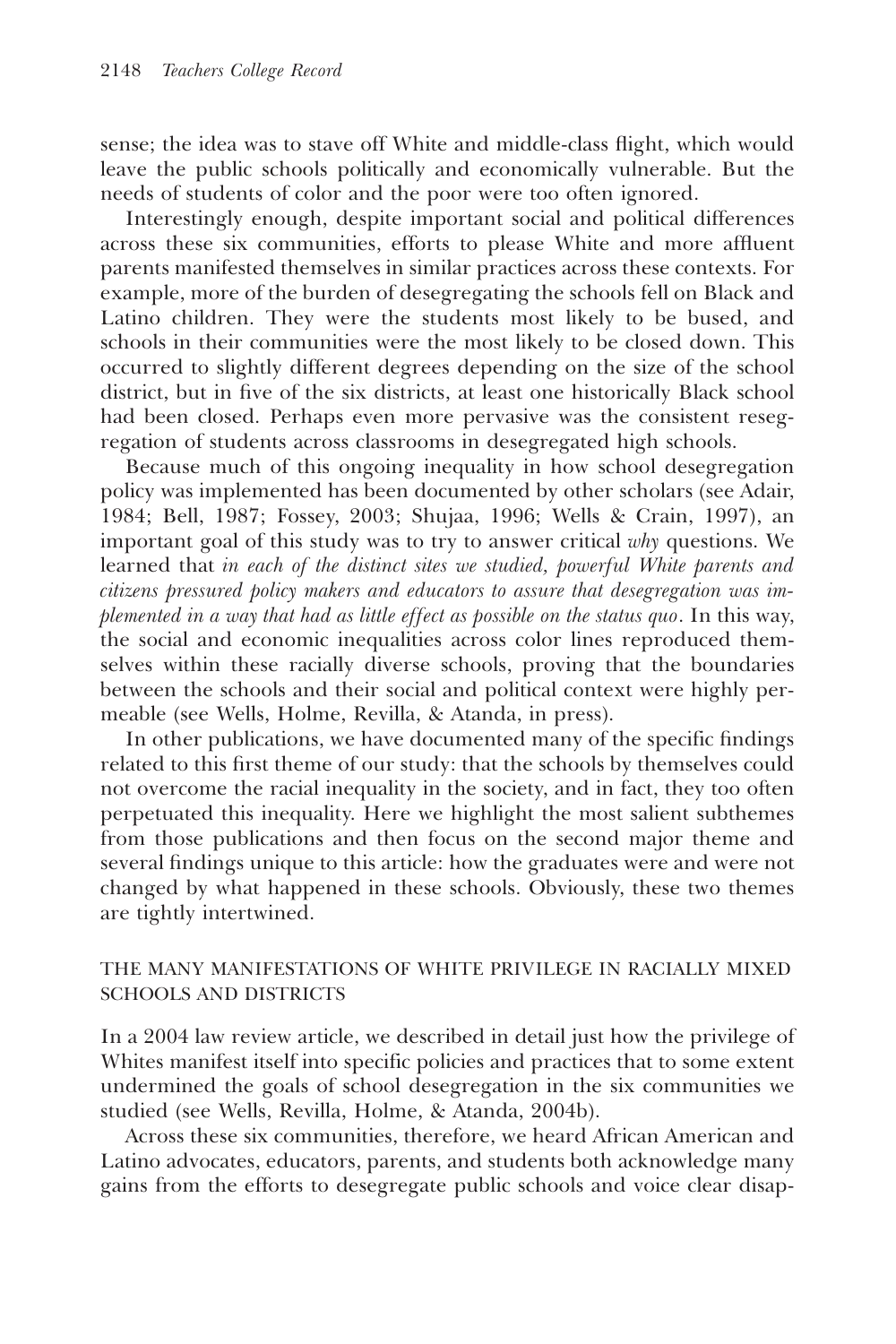pointment about how little progress had been made overall and about the price that communities of color had to pay when officials accommodated the demands of Whites. Below we highlight just a few of the more egregious manifestations of these demands and the political dynamics of race in these communities.

White Resistance and Threat of Flight: How the Burden of Busing Came to Fall on Black and Latino Students

Other writings on school desegregation have demonstrated that African American, and to a lesser extent, Latino, students have almost always borne the brunt of the burden of busing when students are reassigned for racial balance (Adair, 1984; Bell, 1987, 2004; Shujaa, 1996). We also know that in desegregating school districts across the country far more Black schools were closed down and Black teachers were fired—all in the name of an equity-minded policy (Adair, 1984). The same was true in the six school districts in our study. Yet what we came to better understand through our case studies was the racialized political process through which this came to be. In fact, in some settings, there was almost a self-righteousness in the way Whites made sense of their opposition to desegregation and their demands for unequal—meaning better for them—treatment.

For instance, in Pasadena, desegregation sparked a political backlash and protests on the part of many Whites in the district, who in turn elected a radically conservative school board. Meanwhile, there was dramatic White flight from the Pasadena public schools during the era we studied. New private schools cropped up, and White enrollment in the district, especially at Muir High School, plummeted. As a Muir High School math teacher who had been there for many years explained, ''Pasadena is a Mecca for private schools.''

This resistance to school desegregation gave White parents and community members greater leverage in terms of what school desegregation would look like and whose lives would be disrupted by it. Thus, in five of the six school districts that we studied, at least one historically Black school was eventually closed, and in some of these districts, many Black schools were closed. Furthermore, in five of the six districts, Black students, parents, and activists felt that their communities bore the burden of achieving racial balance in the schools, and the reassignment policies support their claim (Wells et al., 2004b).

We learned from in-depth interviews that this burden was not simply a matter of inconvenience; rather, the closing of Black schools and thus forcing students of color to bear the brunt of busing dealt a blow to the pride and dignity within those communities. It was as if White society was saying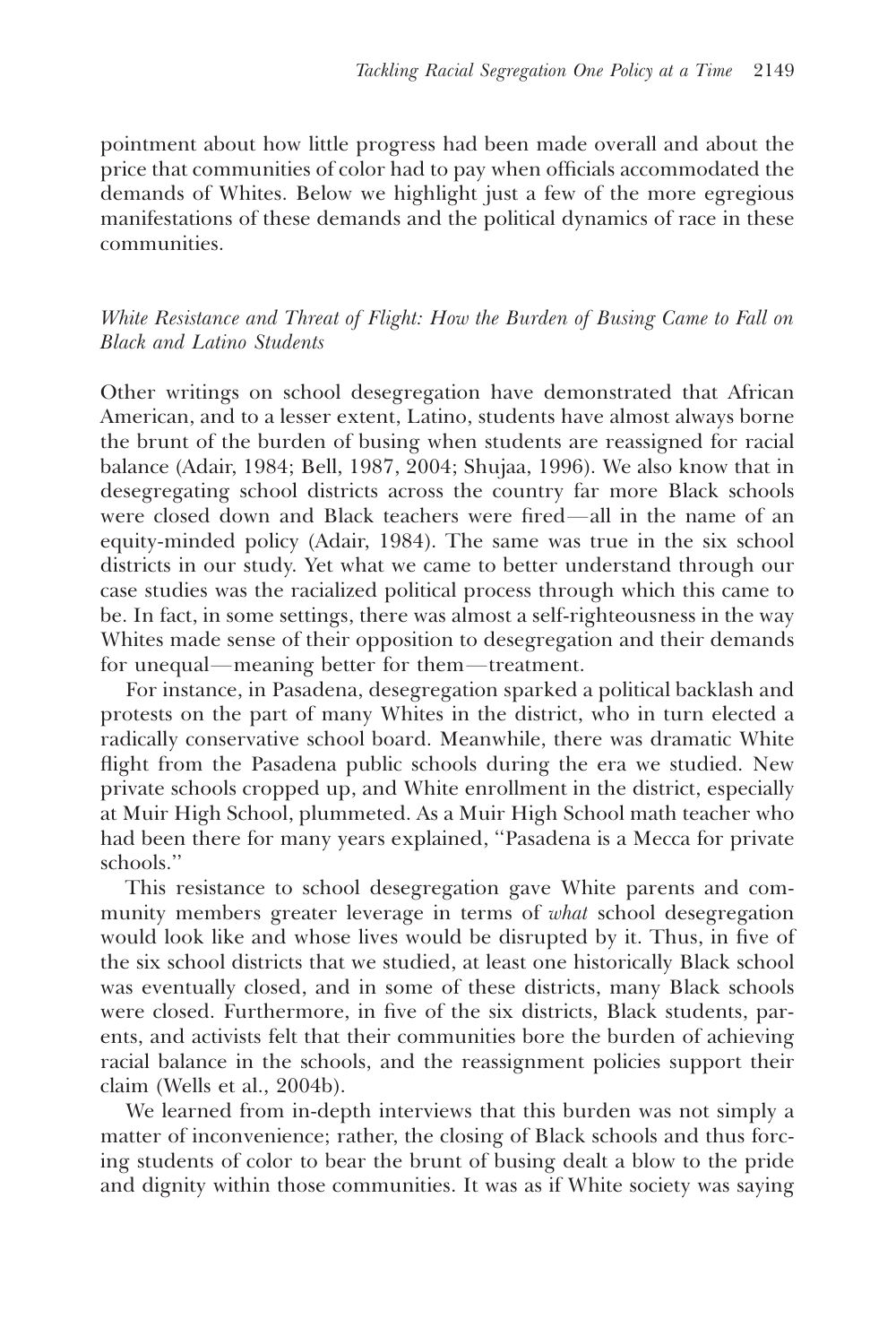that there was nothing of value in the Black or Latino communities—nothing they wanted or needed (Wells et al., 2004b).

In Austin, Texas, as in several of the districts we studied, White students simply did not show up when they were reassigned to a historically Black high school. As a former Austin school board member explained, ''We tried in Austin, as a result of the court extending the order, to say that all the kids had to get on the bus, not just the minority kids. . . . Well, of course as soon as the buses started running the other way, the big push was to dismantle the program of desegregation'' (see Wells et al., in press).

When busing White students to the Black and Latino side of town did not work in Austin, the district tried using voluntary measures to desegregate the schools—more specifically, "majority to minority" transfer plans that allow students of any race to transfer from schools in which they were racially or ethnically in the majority into schools in which they were in the minority. But once again, the movement of students was unidirectional, with no White students transferring to schools in communities of color (see Wells et al., in press).

In Pasadena, the school desegregation plan paired Black and White elementary schools and assigned Black and White children from the two paired schools to one school for grades K–3 and the other for grades 4–6. Not coincidentally, the K–3 centers were always in the White parts of the district. And not only did the youngest students of color have to travel farthest in the early years, but also by fourth grade, but many White parents pulled their children out of the public schools instead of sending them to the historically Black schools across town (see Wells et al., in press).

Clearly, a strong argument could be made that such resistance on the part of Whites made sense, given the inferiority—in terms of facility, resources, and curriculum-of many of the historically Black and Latino schools. But efforts to desegregate such schools often came with district officials' promise to upgrade these schools. The only school we studied in which such efforts actually worked and the White students eventually showed up and enrolled was West Charlotte High School, but this took place within the context of a school district that had already closed many other Black schools.

Similar school closings and reassignment patterns occurred in Englewood and Topeka, creating very unequal experiences across racial lines. And then, even at the end of the bus rides, students of color rarely found equal educational opportunities.

#### Same Schools, Different Classes

When the school desegregation policies succeeded in creating racially diverse schools, students of different racial backgrounds were regularly found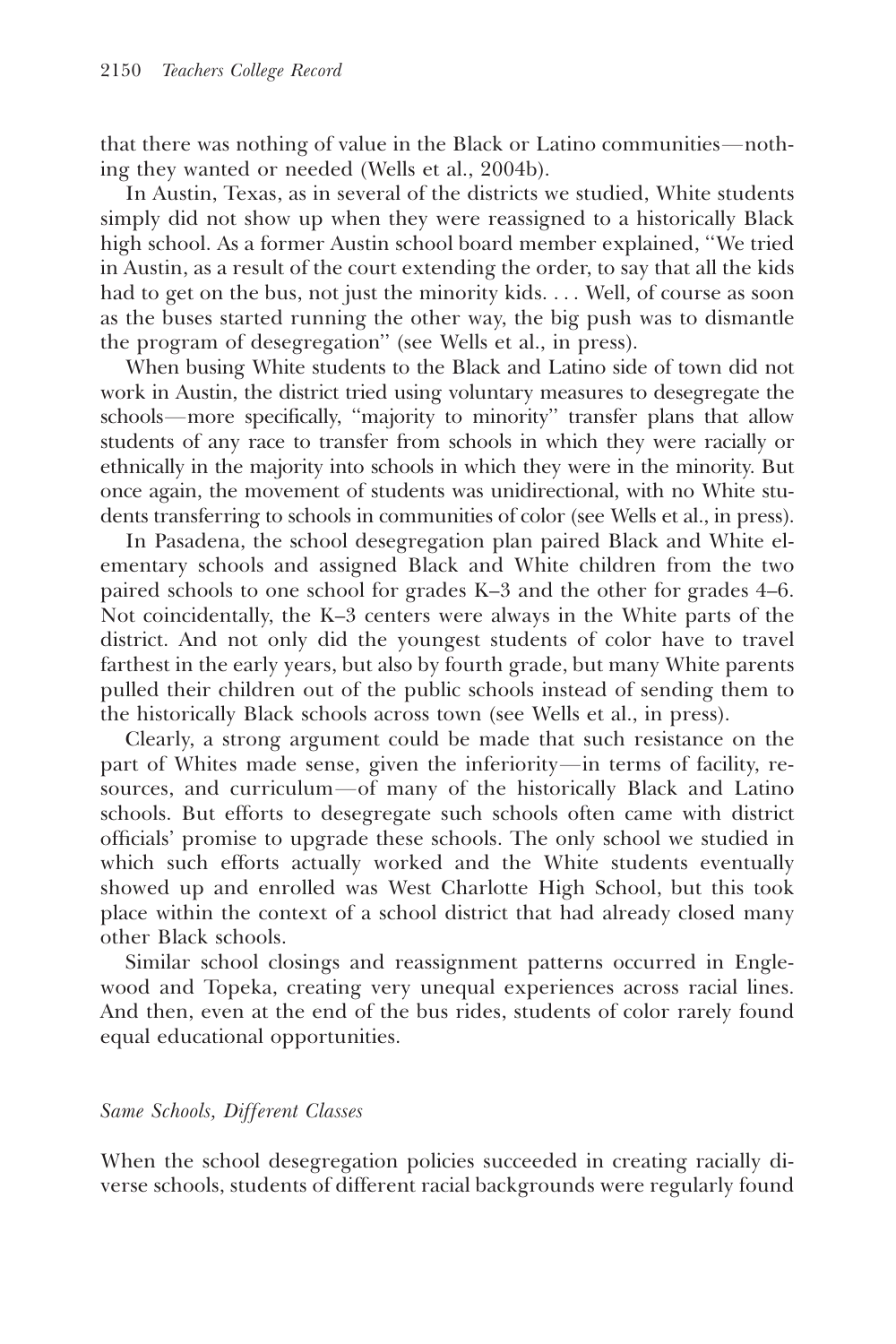in different classrooms within the schools. In fact, we know from our research and other studies on so-called ''second generation'' school desegregation issues that one of the most common practices in racially mixed schools was (and often still is) the creation of more levels, or tracks, of classes (see, e.g., Mickelson, 2005; Oakes, 2005). The high-track or gifted classes were promoted simply as the classes in which the most advanced students could be challenged academically. But the racial overtones and implications cannot be ignored; in school after school, these top-level classes were almost entirely White (see Oakes & Wells, 1996).

The following quote from a White Topeka High graduate is typical: ''I know my Spanish class and AP history and AP English, psychology [those were] predominately White kids. I don't remember any Black kids in any of those classes. I took biology my sophomore year and I don't remember any Black kids being in that class either.''

We recognize that many factors affected the resegregation of students within desegregated schools, such as the unequal schooling that Black and Latino students had received prior to desegregation and the higher poverty rates of their families. But our data suggest that the process of resegregation by track was more complicated. For instance, in some districts, students were labeled as ''gifted'' as early as kindergarten, then channeled through the grade levels in the ''appropriate'' classes. In one district, the elementary schools attended by most of the Black and Latino students did not offer such ''gifted'' programs, so these students had virtually no chance of being assigned to advanced classes by high school.

Meanwhile White students were regularly given more information about and easier access to honors, advanced placement (AP), and other advanced classes. A related issue was teacher recommendations and support to get White students but not Black or Latino students into the best classes (Wells et al., 2004b).

For instance, according to the Latino graduates of Austin High School, they did not know about the many upper-level classes available in their school at that time. As one Latina graduate who earned high grades in her lower-level classes noted, she was ''never aware that there was maybe like an advanced, upper-level class for those that made A's, and they were all predominantly White.'' On reflection, she said she thinks the educators ''kind of put those students all together; they were making all A's, and they were going to go with a certain instructor, and all be in the same room, together'' (Wells et al., 2004b, p. 115).

Whatever the method of sorting students that these schools and districts practiced, in all six settings, incredible and consistent levels of within-school segregation were the result. Students talked about ''schools within schools'' as White high-track students traveled from class to class together, sometimes spending their entire day with the same group of classmates. According to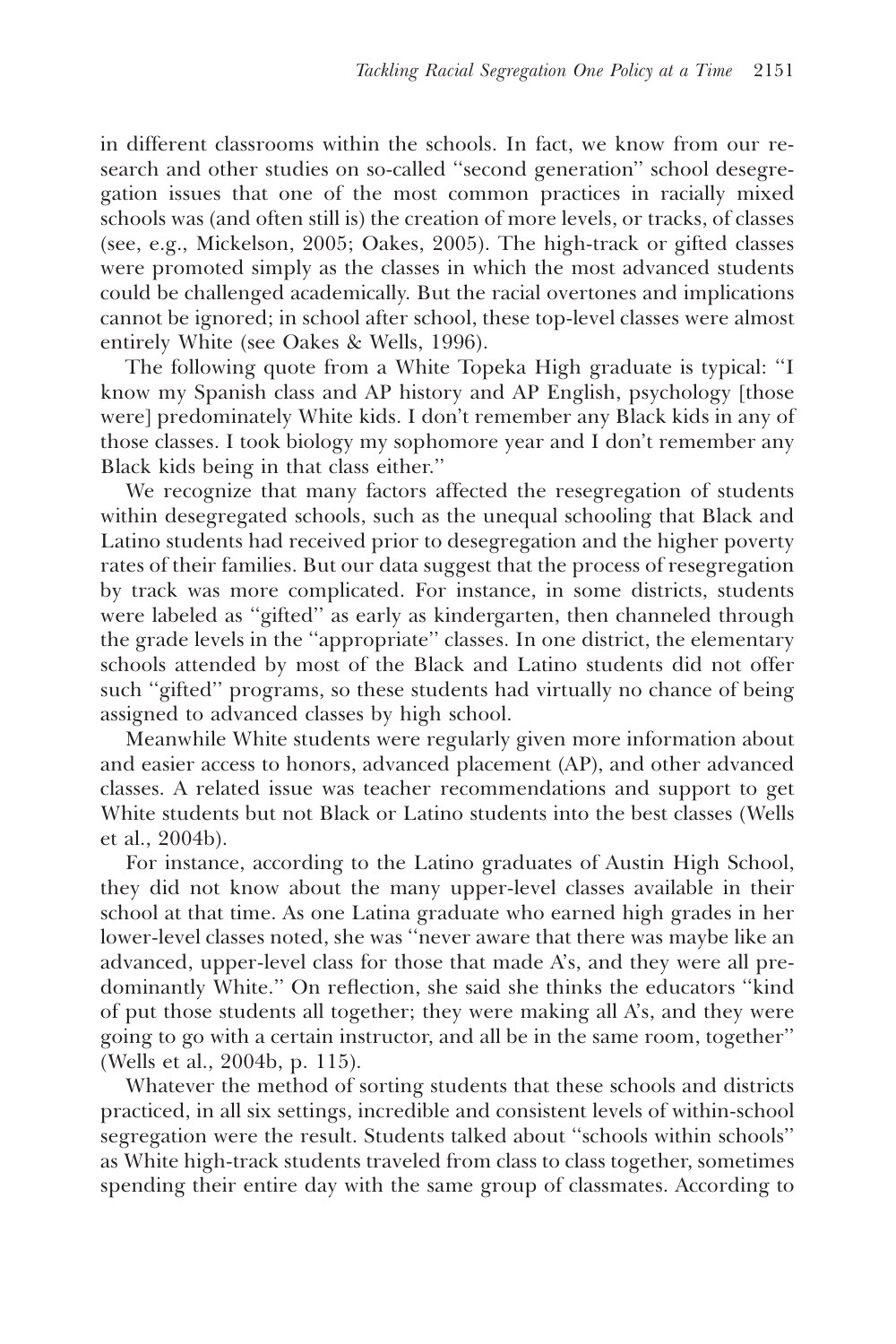one White graduate of Shaker Heights High School who was in the highest level classes, there were rarely more than two Black students in these classes. He noted then that the racial segregation across the five tracks in the school was ''really pronounced'' and that he ''felt sorry for the Black kids'' who were in those high-level classes because they were so isolated from other Black students and thrust into a group of high-achieving White students, many of whom took virtually all their classes together.

This resegregation process via tracking, or so-called ability grouping, was most egregious in the predominantly Black high schools of Dwight Morrow and John Muir and in the historically Black school of West Charlotte, which remained 50% Black after desegregation. In Dwight Morrow and Muir, both of which were only a little more than a third White in the late 1970s, graduates told us that there were rarely more than one or two Black students in the highest level classes. Furthermore, in West Charlotte High School, one of the teachers who had taught in the school before it became desegregated when the honors classes had been all Black, noted that she wondered where all those high-achieving Black students had gone once the White students showed up and filled the high-track classes.

Although we provide evidence of this within-school resegregation in several other publications (Wells et al., 2004a, 2004b, in press), it is worth reiterating here just how pervasive this tracking along racial lines was. Interestingly enough, a reform movement to ''detrack'' schools and create greater access to high-level curricula came along in the 1990s, well after the class of 1980 had graduated and after the schools in this country were already becoming more racially segregated (see Oakes, 2005; Oakes & Wells, 1996).

#### SEGREGATION OUTSIDE THE SCHOOLS AFFECTED MEANINGFUL INTEGRATION WITHIN

In spite of the obstacles to meaningful integration in racially mixed schools and the profound influence of White privilege on the design and scope of desegregation policies, the majority of the class of 1980 interviewees recalled becoming friends or at least acquaintances with one or more people of another racial group while in high school. These relationships developed primarily through extracurricular activities—athletics in particular, especially among the boys. But student government, drama, band, and chorus, for example, also brought boys and girls together across racial lines. Furthermore, in a few of the schools, as the class of 1980 neared graduation, racial barriers seemed to diminish (Wells et al., 2004a).

Still, it was the case at these schools that for the most part, social cliques were segregated along racial lines. According to the graduates, their very best friends—those they did things with outside of school—were almost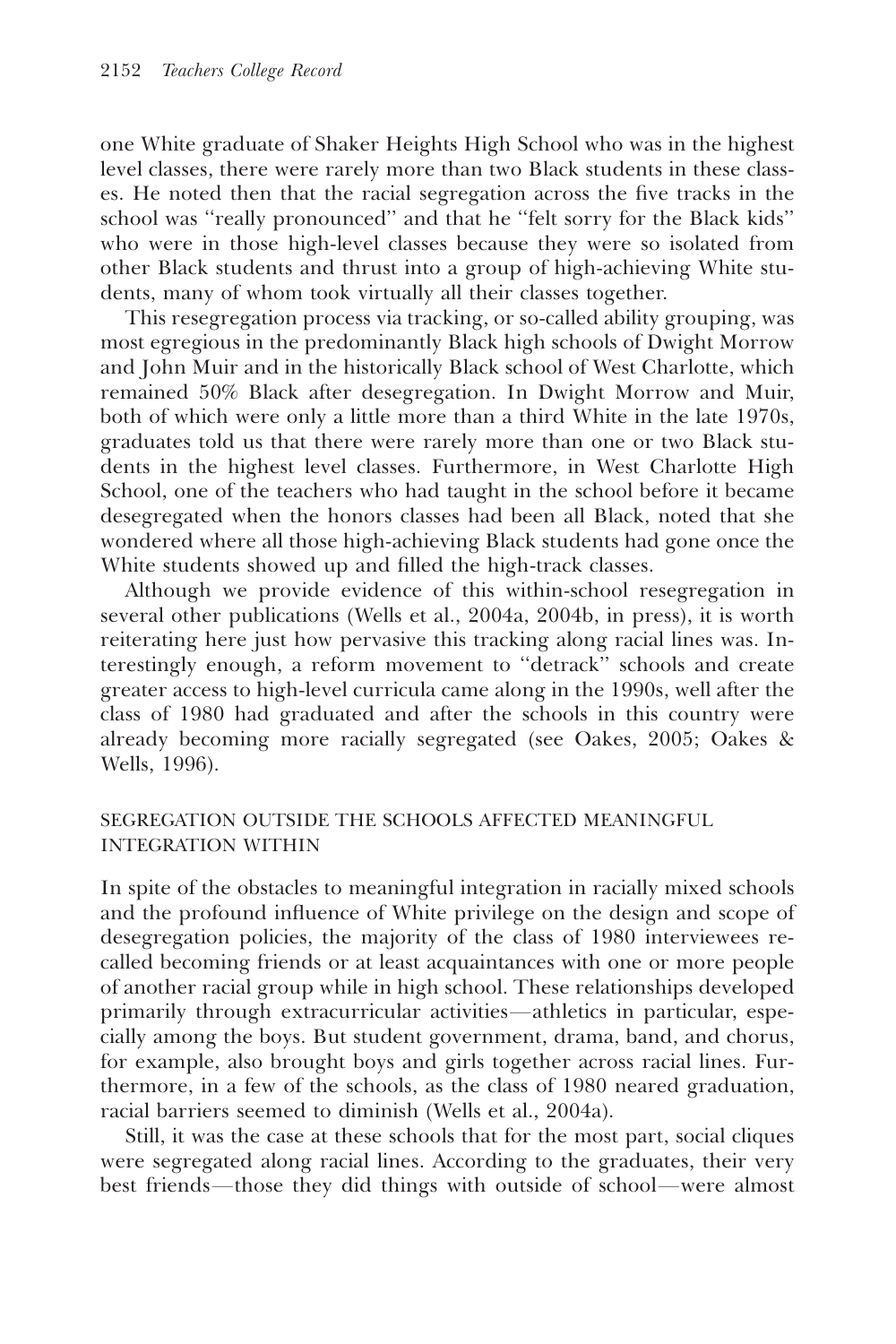always the same race. Of course, there are many important social psychological theories regarding racial identity formation in students (see Tatum, 1997) that help to explain this phenomenon in diverse schools across the country. Our findings offered yet another important explanation: namely, that racial segregation, discrimination, and inequality in the local communities surrounding these schools perpetuated racial isolation in terms of friendships and social networks within the schools (see Wells et al., in press).

In other words, students who had grown up in racially segregated neighborhoods that were sometimes clear across town from each other, attending segregated churches and temples, and in many cases, enrolling in less diverse elementary and middle schools, arrived on their high school campuses with far less familiarity of students of other races and a much higher comfort level with their same-race friends.

For instance, a White Topeka High graduate, when asked about crossracial friendships in high school, sounded conflicted when she contrasted her within-school and her out-of-school experiences:

I can't say that I ran around with a lot of Black kids but I did have [Black] friends at school and they were in different classes. I don't remember outside of school doing a lot of running around with kids from other races . . . it kind of went back to being with who you knew and stuff like that and where you grew up.

Layered on top of this were students' fears—and those of their parents—of the racialized ''other'' and the separate spaces in which those ''others'' lived (Low, 2004). This fear was especially powerful among the White graduates and even more so among their parents, who were reluctant to allow their children to attend parties or social events in the Black or Latino neighborhoods. For instance, a White West Charlotte graduate recalled that her parents probably would not have allowed her to go to a party in a Black neighborhood. ''You know, they just would have said, 'No, you can't come.' ''

But the fear and the distrust was certainly not unidirectional; many graduates of color talked about not feeling welcome in White neighborhoods and homes. According to an African American graduate of Topeka High School who was popular and a star athlete at the school, outside of school, the White and Black students stuck to themselves because it was unusual for students-or anyone else-to cross the color lines. He said, ''You didn't really go over to the white kids' house'' (Wells et al., in press).

In addition, we learned that in several of the communities we studied, the special separation accompanied by a lack of mass transportation so typical across the United States added to the sense of distance and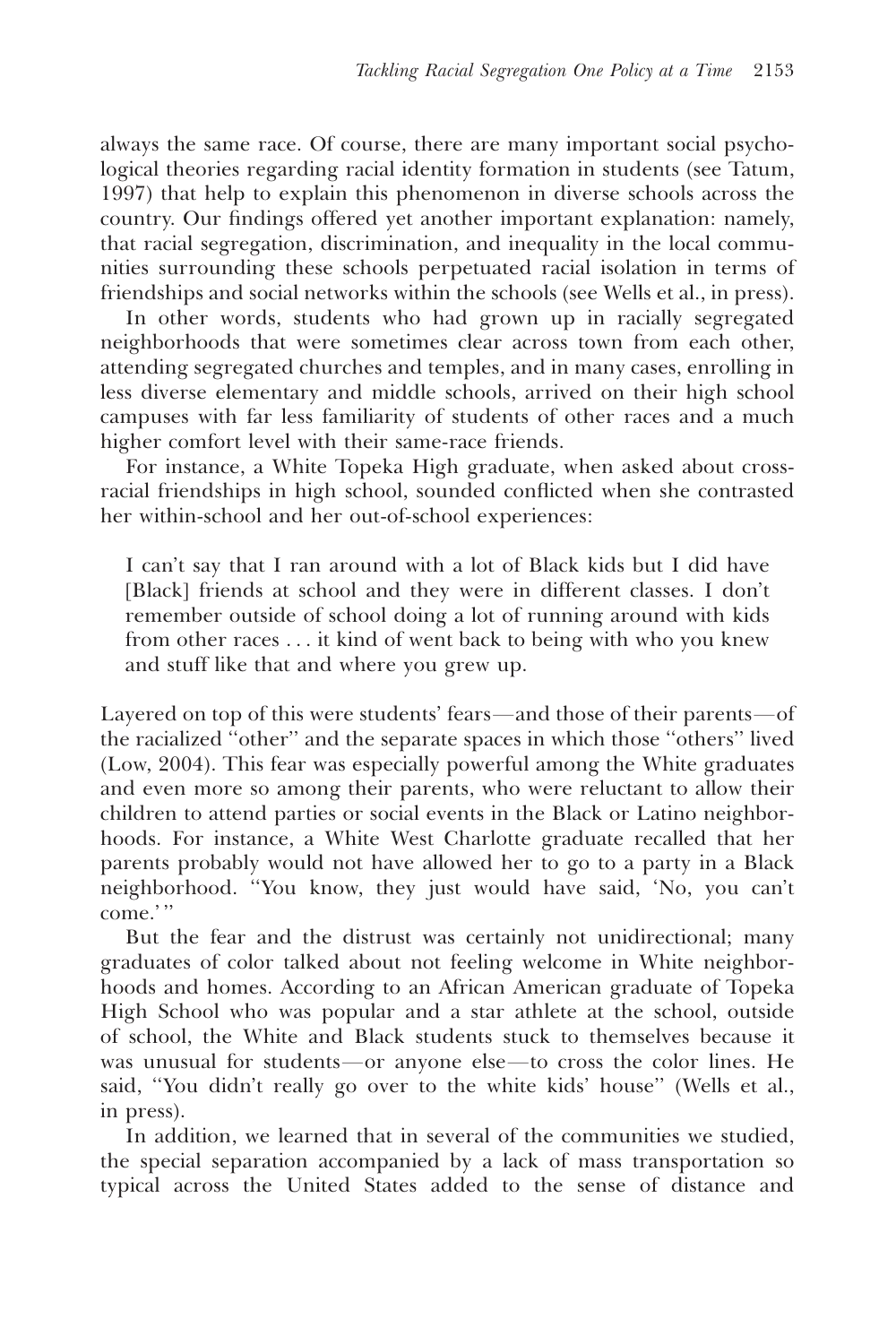separation across racial lines (Drier, Mollenkopf, & Swanstrom, 2004). A White West Charlotte graduate, in talking about how the students would ''split up'' racially outside of school, noted,

You had a big . . . geographic, mileage, radius of travel to get around because [the affluent White neighborhood] was pretty much located in the center, the center of the city, West Charlotte's on the west side of town, and then the other group that was bused in, they were from the northeast side of town. So we were quite a distance away from one another.

Thus, we have learned that, for the most part, students in these desegregated schools only stepped over color lines when they were in school—if they did it there—and that outside of school, the racial apartheid of their communities continued to divide them. This iterative relationship between the schools and their local context is critical to understanding what school desegregation, as a policy that dramatically changed only one social institution, accomplished. It also begs the question of what could have been accomplished if school desegregation had been implemented simultaneously with more forceful social policies designed to tackle housing segregation, income inequality, and the need for more public transportation.

The following section of this article suggests that despite the larger social forces pushing against the success of school desegregation, the students who attended these racially mixed schools learned many valuable lessons. This second half of the story from our study suggests that school desegregation was better than nothing—and at some level, very important—but simply not enough to dismantle decades of racial inequality and segregation.

#### FOR THOSE WHO LIVED THROUGH SCHOOL DESEGREGATION: IT WAS WORTH IT, BUT IT ONLY TOOK US SO FAR

The nearly 250 graduates of desegregated high schools whom we interviewed told us a great deal about the meaning of school desegregation, both in terms of their life stories and in terms of the broader society. Three somewhat conflicting but powerful themes emerged from our analysis of that data: It Wasn't Perfect, but It Was Worth It; The Segregated Real World; and That Was a Different Time-The Challenge of Finding Diverse Schools Today. These themes speak to the different phases of the graduates' lives as they moved from their racially diverse high schools into adulthood and were forced to make important decisions about race and integration within a society that provided more incentives and support for segregation and the status quo.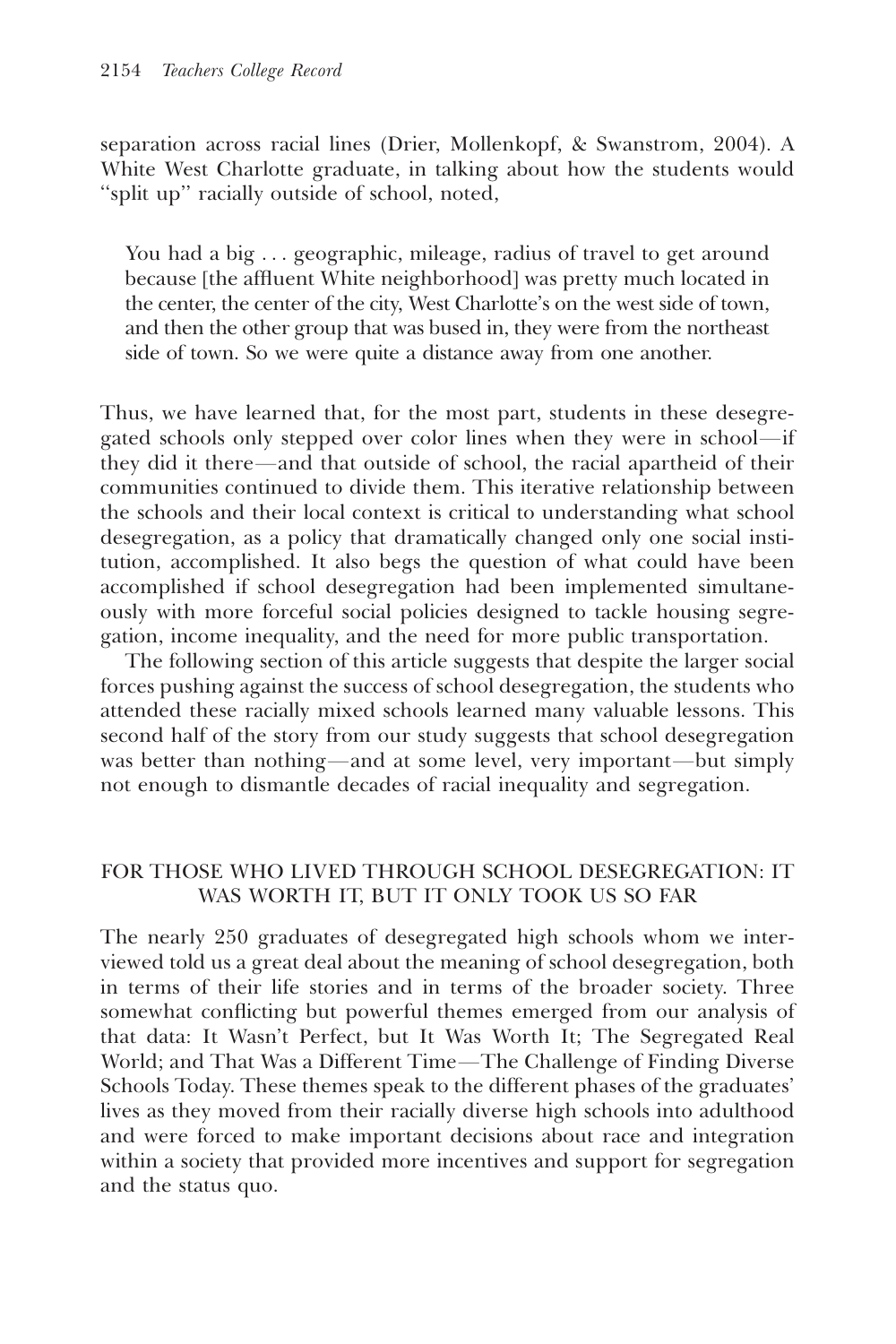#### IT WASN'T PERFECT, BUT IT WAS WORTH IT

Clearly, one of the most powerful themes to emerge from our interviews with the class of 1980 graduates was that, looking back as adults, they all valued their experiences in racially mixed schools more so than they realized when they were still in high school (see Holme et al., 2004, for more detail on this theme).

This theme cuts across racial and ethnic boundary lines and therefore is somewhat surprising in light of several of the issues we discussed in the prior section of this article and in other publications from this study. For instance, we learned that, in addition to the resegregation of students via classrooms, educators in these schools tried to ignore racial issues even as students were attempting to get along across racial lines. Thus, instead of allowing students to work through racial conflict or tensions, most of the educators promoted a ''colorblind'' perspective that denied the existence of race, both in the curriculum and in their interactions with students (see Revilla, Wells, & Holme, 2004).

Although these acts on the part of the adults in charge of the racially diverse high schools often frustrated the students—especially the students of color-more than 20 years later, as adult graduates, they note that overall, these acts did not overshadow the positive aspects of attending a racially diverse high school. Even those graduates, who, at the time they were in high school, found the experience challenging or were intimidated by students of other racial or ethnic backgrounds, in retrospect, they said that they had learned more about how to live in a diverse society than they would have learned in segregated schools.

Still, the ways that the graduates made sense of desegregation and how and why it was ''worth it'' differed somewhat across racial lines. White graduates tended to emphasize how their experiences in racially mixed high schools had made them more open-minded and more accepting of people of other racial/ethnic backgrounds than other White people they knew. As for the graduates of color, African American graduates in particular, noted that their experiences in racially mixed schools made them feel less intimidated by, fearful of, or subservient toward Whites (see Holme et al., 2004).

#### White Graduates of Racially Mixed Schools on Being Different From Other Whites

The vast majority of White graduates we interviewed noted that their experiences in racially mixed schools had made them ''different'' than ''other'' Whites—indeed, *most* Whites—who have not had as many opportunities to interact with people of other racial backgrounds. They compare themselves with their spouses, parents, siblings, friends, and acquaintances from col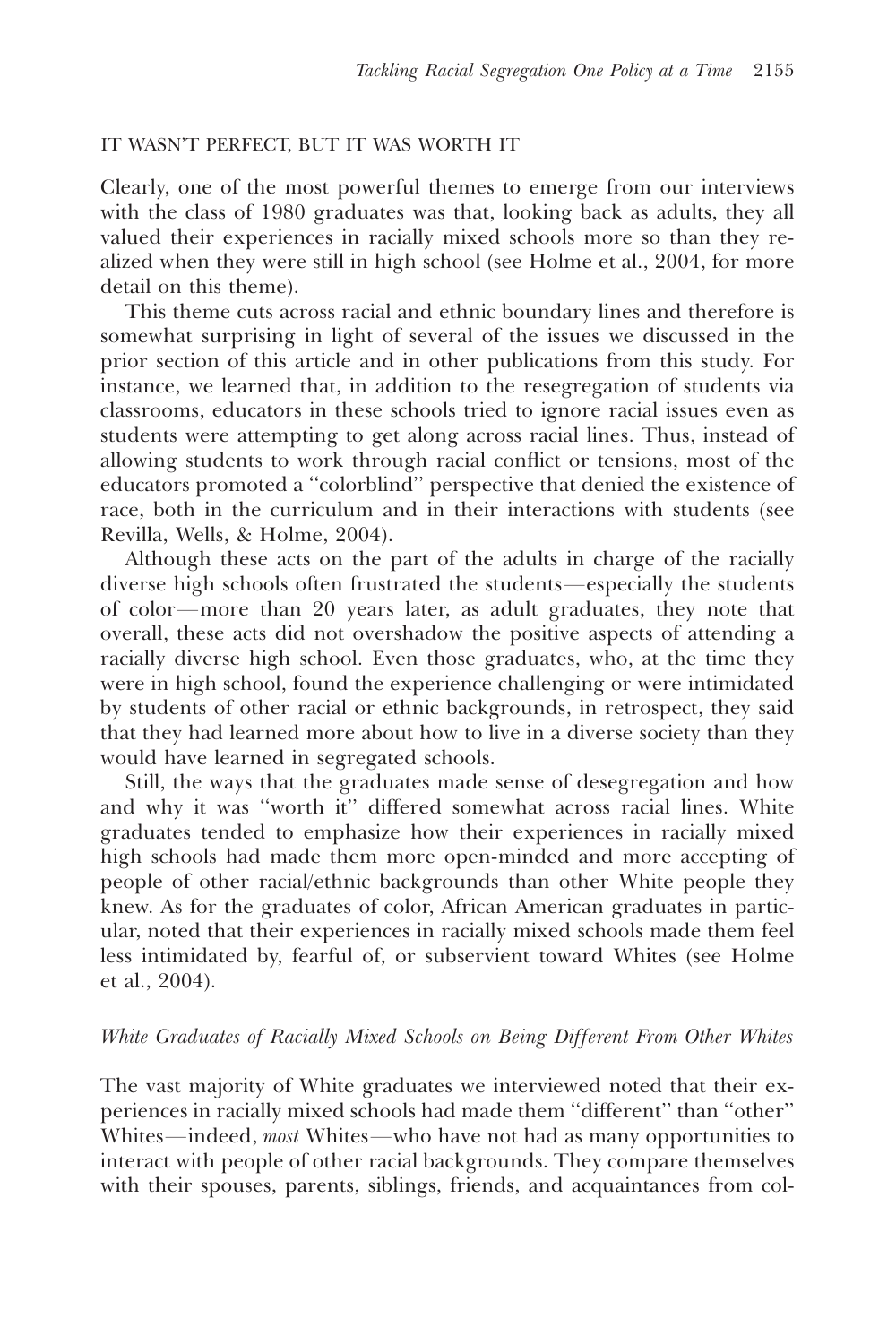lege or work, and sometimes even their own children. They note that their desegregated school experiences came at such a critical and formative time in their lives that they believed that they would always be distinct from most White people who had more segregated school experiences (i.e., more open-minded and more accepting of people who are different).

Feeling more comfortable and less fearful. The White graduates from our study often recalled instances in which they felt far more comfortable than other White people in racially diverse or predominantly Black or Latino settings. It is the ease with which they enter a racially diverse setting and mingle with a mix of people that sets them apart from more sheltered Whites, they say.

Thus, quotes like the following from a White male Austin High School graduate are not at all unusual in our data: ''Growing up in a racially integrated school I think was invaluable for me . . . it helped my people skills. It gave me the ability to relate to just about any person and feel good about [it] . . . I can't put enough value on it.''

Similarly, a White woman who graduated from Dwight Morrow High School recalled growing up around African Americans and going to school with Black children since elementary school, unlike her husband, who was from a more rural and racially homogeneous community. She talked about taking her husband to her mother's retirement party. The graduate's mother, who had been a teacher in predominantly Black schools for many years, had many Black colleagues and friends. The Dwight Morrow graduate recalled how she and her husband had very different experiences at that party, which she described as ''mostly Black'' and included colleagues of her mother's whom she had known most of her life. She talked about feeling very comfortable and at home in that setting, but her husband, who also had a good time, seemed surprised that the Black people he met were nice. She said, ''I don't remember his exact words but, 'God, they were actually really nice'. . . . It was funny, but he doesn't know any different than that, and he still has that mindset although he's much more open-minded than his family'' (see Holme et al., 2004).

This sense of being different from most Whites seemed to be especially pronounced in college, when White graduates of racially mixed schools entered what they described as a far more racially segregated world of higher education.

The other side of the coin of the White graduates' greater comfort level in racially diverse settings was their diminished fear of the racialized ''other'' (Low, 2004). Thus, a very important way in which these graduates saw themselves as different from other Whites was that they tended to be less afraid of African Americans and other people of color. Although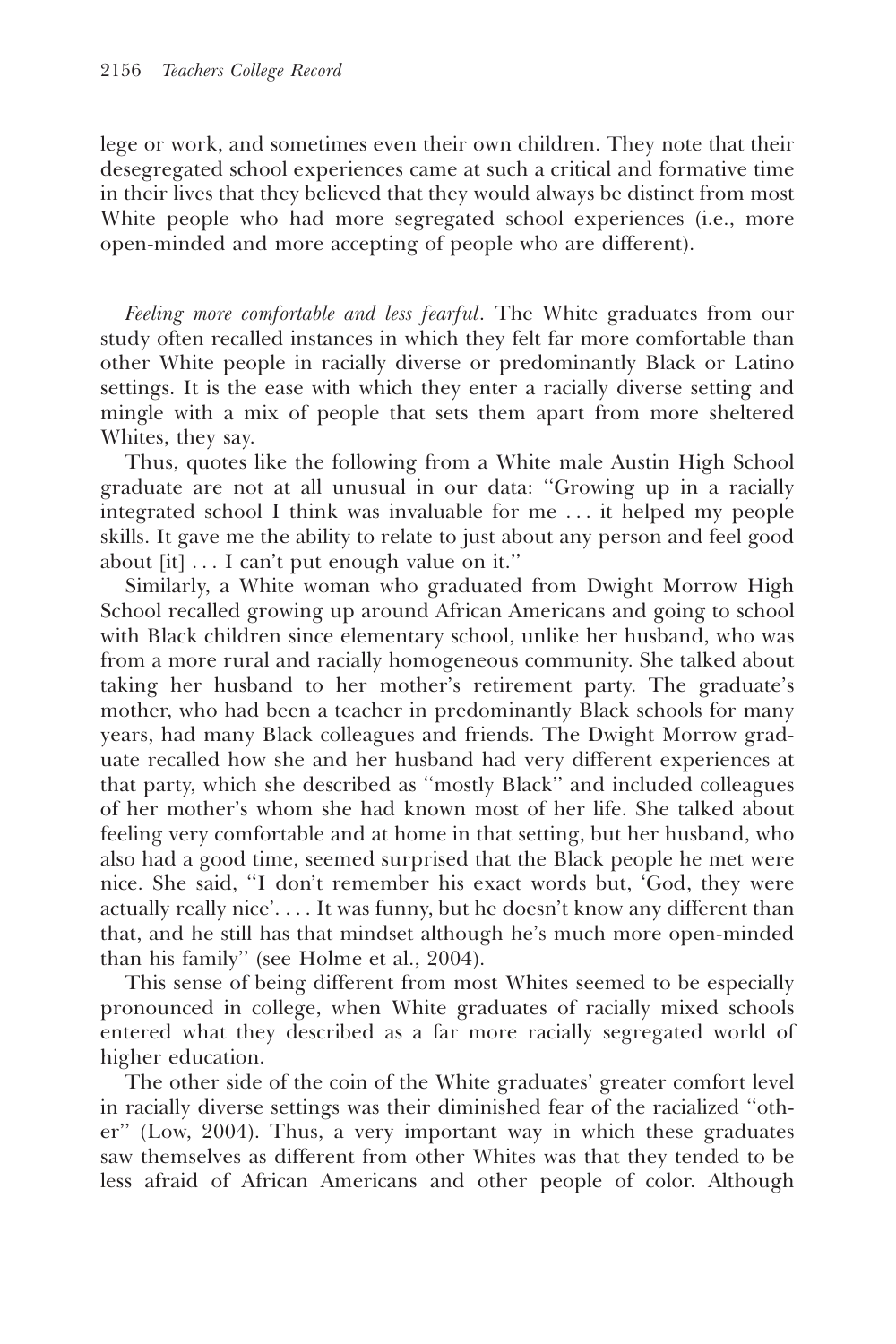Whites generally do not like to talk about their racialized fears, it is a wellknown, if rarely spoken, phenomenon. White people are often scared of people of color, particularly African Americans, and the spouses and White friends of these graduates were frequently no exception to this rule. What is interesting is that the White graduates of racially mixed schools often were the exceptions (see Holme et al., 2004, for more detail on this issue).

One of the best examples of this finding from our data was a confession of a White Austin High School graduate married to a White woman who had attended private, nondiverse schools. This graduate once took his thenfiancée to the Texas Relays, a large track meet with a very racially diverse and predominantly Black crowd. He noted how he felt comfortable in that setting, but that his future wife was ''hyperventilating'' because, he argued, they were in a crowd of 20,000 people, and 75% were Black people. He said that he had to tell her, ''We're going to be all right. They're not going to hurt us. They're not going to knife us. They're not going to kill us. They're not going to rob us. We're going to be okay. Just act nice and . . . and treat people the way you like to be treated and . . . and you're going to be okay'' (see Holme et al., 2004).

Understanding differences: Greater empathy and insight. Related to this lack of unfounded fear of people of color on the part of White graduates from racially diverse schools was another hopeful finding: The way in which some of the White graduates thought they stood apart from ''other Whites''—those from segregated schools in particular—was in their more complete understanding of the different experiences that Whites and people of color have in a predominantly White society. This was certainly not true for every White graduate we interviewed, nor did this deeper understanding provide half the insight needed to bridge the yawning gap between the races on such issues. Still, in the voices of about a third of the White graduates, we found hope that White people can overcome the blinding and seemingly all-encompassing cloud of ''Whiteness'' to see racial power and privilege in a way that most Whites do not (Hale, 1999; Winant, 2004). And although neither we nor the graduates can say that attending a racially diverse high schools was the sole, or even the primary, reason for this insight, it is clear that their school experiences played a very important role in opening their eyes to other ways of seeing and knowing the world.

One example of such insight comes from a graduate of Dwight Morrow High School, who was one of the few White students on the softball team. She recalled traveling with the team to nearby predominantly White schools where students said negative things to her and other White students about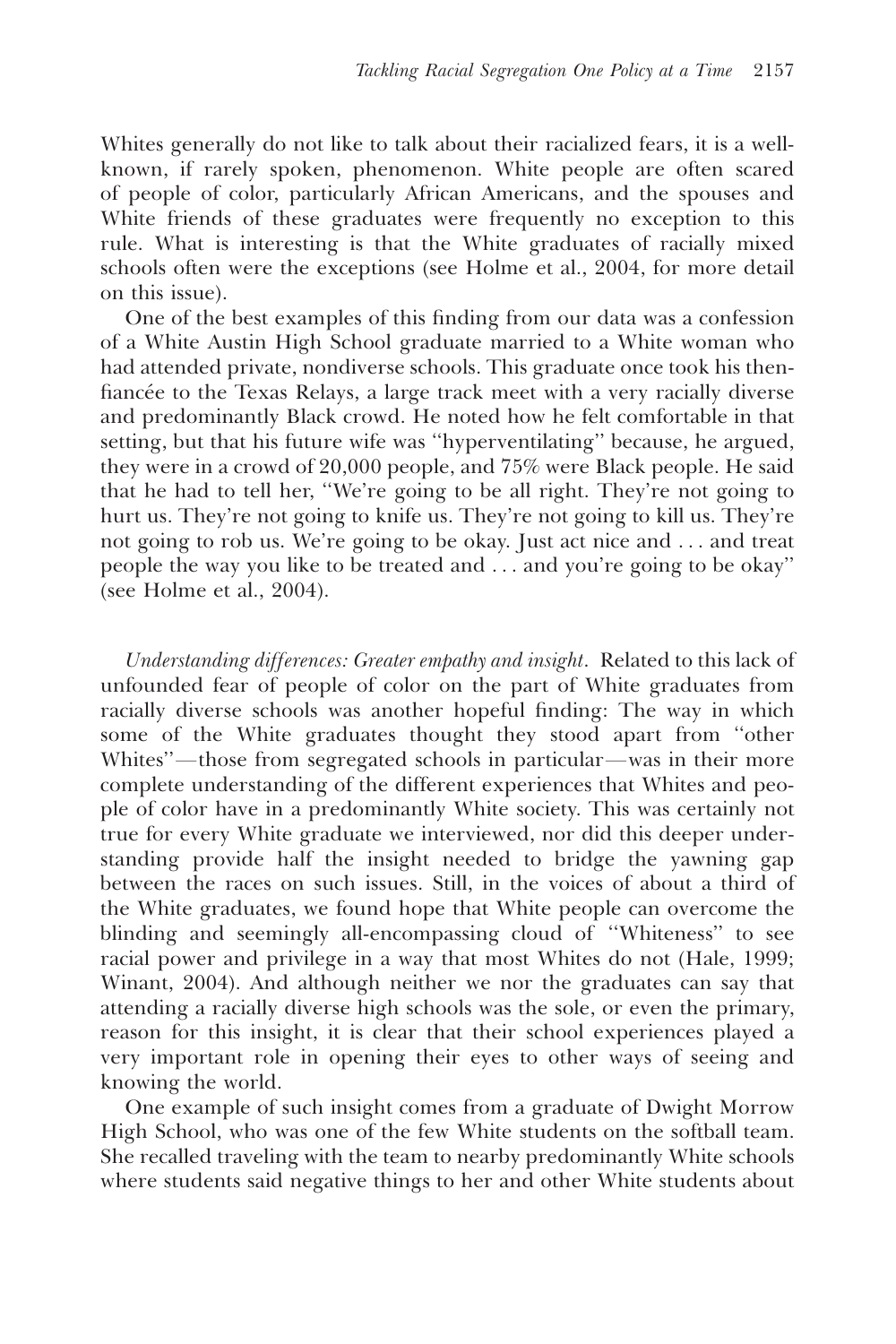playing on a ''Black team'' and attending a ''Black school.'' She said, ''I can't even remember exactly what was said, but I do remember sort of there being some . . . you know, sort of ragging on us . . . [and] feeling some, you know, some sense of sort of discrimination, you know, against us for going to . . . Dwight Morrow.''

Despite such jeers from White students at other schools, this graduate said she really valued her softball team experience and wanted to win the trust and friendship of her Black teammates. She said she tried to prove to the Black students that ''I wasn't just this, you know, spoiled, you know, elitist, racist.''

This graduate was aware of the racial and social class divisions between the students at Dwight Morrow, and worked hard to bridge them, knowing that they were the result of greater inequalities. In fact, she said that being accepted and respected by her Black teammates was very important to her, and this aspect of her experience at Dwight Morrow was most valuable:

There was something really important to me, again, about sort of having been a part of that community and having, you know, sort of developed relationships that I might not have developed otherwise and . . . having more of a sensitivity to different people and different cultures and different life experiences and. . . . I think that really made a very big impact on . . . the rest of my life.

It is this even brief glimpse of the world from another perspective that seems to set these graduates apart from so many Whites in the United States who are eager to discount issues of racial prejudice and discrimination. According to a White Topeka High School graduate, being exposed to different perspectives and points of view was the main life-shaping experience of attending a racially mixed school. He said, ''I have never been pulled over [by the police] simply because I met a profile. But I have friends who have been pulled over because they matched a specific profile . . . those are issues that, you know, I wouldn't be aware of if I went to a totally Caucasian school'' (Holme et al., 2004, p. 11).

These themes of feeling more comfortable around people who are of different backgrounds and cultures and having a greater understanding of how and why the differences matter in our society were loud and clear in our data from many of the White graduates of desegregated schools. And the graduates were the ones who made the clear connection between their high school experiences and these themes in their adult lives. These testimonies speak to the importance of schools and schooling experiences in shaping racial views and understandings that last well into adulthood.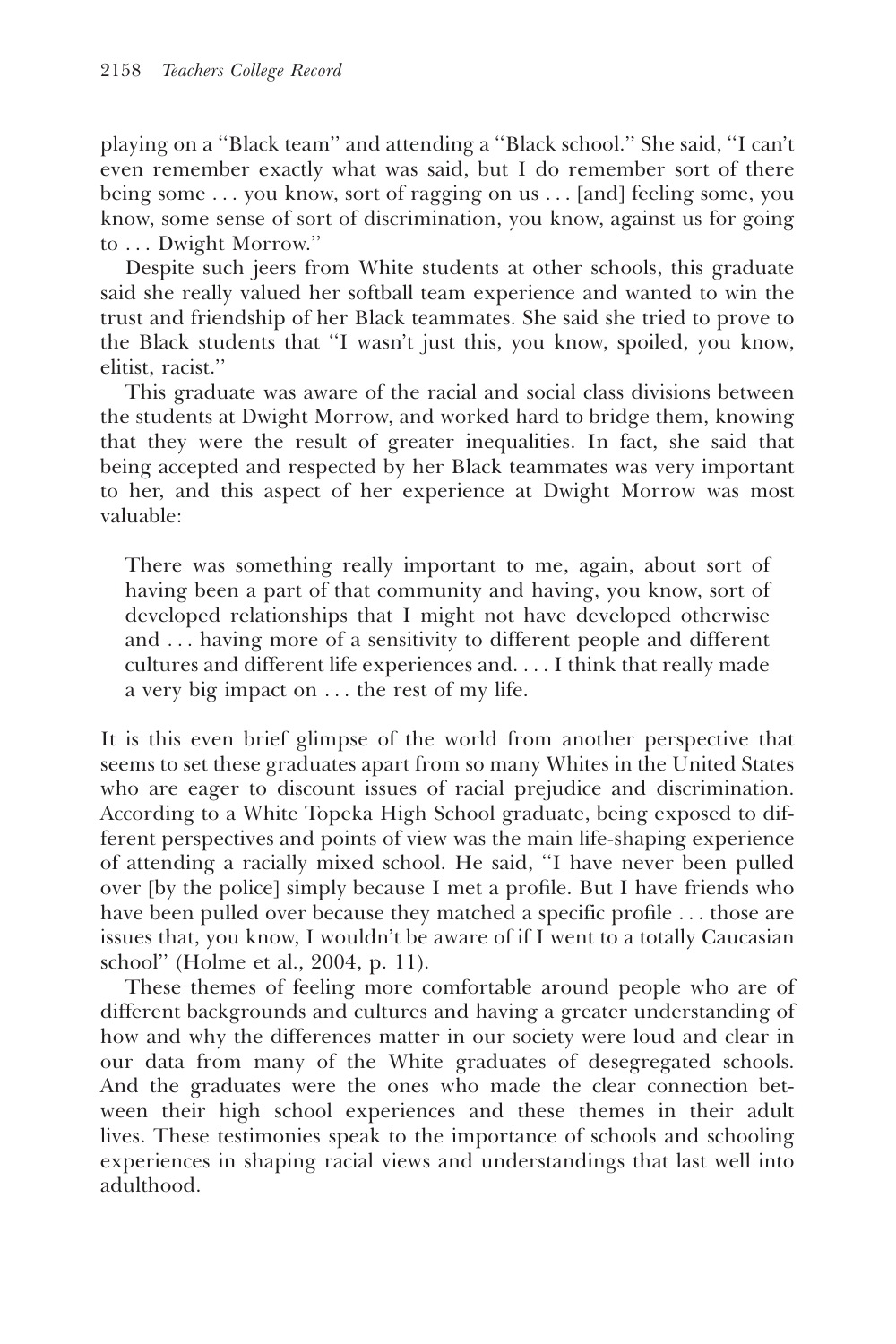#### Graduates of Color Are Less Intimidated in a Predominantly White Society

The graduates of color from these six schools learned equally valuable lessons about comfort, fear, and empathy, but from very different standpoints. In the voices of these adults, particularly the African Americans, we heard how attending racially mixed schools had lessened the extent to which Whites and predominantly White settings intimidated them. They felt more confident in their abilities to succeed in a racially diverse but White-dominated society.

In fact, many of the graduates of color we interviewed said that going to a racially diverse high school taught them to not be afraid to talk to Whites or to compete with them intellectually. They also had a sense that this gave them an advantage over other African American or Latino adults who had attended more segregated schools and had little exposure to Whites.

For instance, one African American graduate of Topeka High School talked about his adult experiences in Dallas, Texas, where he has lived for nearly 20 years. He said that Topeka High School prepared him to deal with people of all racial backgrounds and that he is far less intimidated by Whites than the African American people he sees in Dallas are:

It was amazing to me how my perception of the way I thought some of the Black people here in the South dealt with White people. I thought they were very submissive, and it seemed like coming from Topeka High and being there and stuff like that, I had already overcome that barrier. . . . I think it [Topeka High] prepared me to learn how to not to be afraid to talk to a White person.

Thus, there is a parallel here to the White graduates who talked about feeling more comfortable and at ease around people of different racial backgrounds after attending a racially mixed school. For instance, an African American graduate of West Charlotte High School noted that her years at this desegregated school did prepare her for ''the way the world is today.'' While she noted that U.S. society is now far more diverse than her Black and White high school, learning to get along with White students and teachers in high school was a first step. She said,

It did open my eyes . . . I know a lot of Black people have only been around Blacks and they really can't see past being around anyone other than Blacks. So, you know, I feel like that has helped me in a way that . . . that I was already comfortable enough being around a different racial group to now, when there are so many different racial groups that I'm around on a daily basis, it doesn't bother me at all. (see Holme et al., 2004)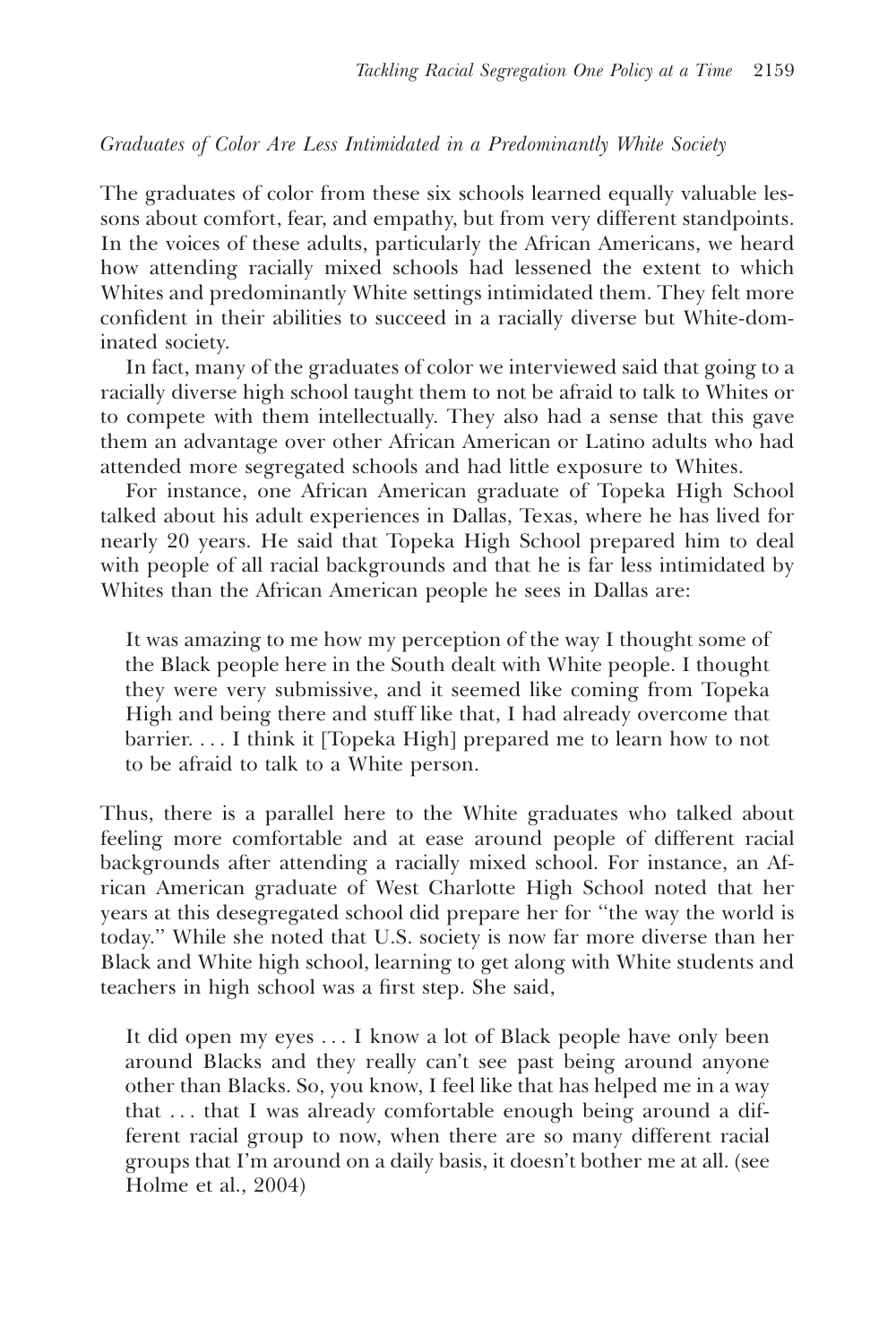And yet the issues of ''comfort'' and ''ease'' for the graduates of color are somewhat different given their different locations in the racial hierarchy of U.S. society. This means that not only were they learning to feel more comfortable around people of different racial/ethnic backgrounds, but also that they were learning to deal with prejudice and cope with discrimination in ways they could not in all-Black or all-Latino schools. Furthermore, many of these graduates of color said they learned that not all Whites are prejudiced—at least not to the same degree—and that that helped them deal with the more "ignorant" Whites.

As one African American graduate of Shaker Heights High School noted, she was far more prepared for the ''ignorance of college'' because she understood from her high school experience that not everyone is ignorant. She said that knowing Whites who were not prejudiced or ignorant gave her more confidence and the ability to deal with the racial discrimination she did deal with in college. ''So, I think having friends that were not African-American probably prepared me for, you know, the ignorance that I had to deal with'' (see Holme et al., 2004).

The themes and quotes presented here are but the tip a large iceberg of data on these issues, data that clearly show that attending a racially mixed school was ''worth it'' for graduates of all racial and ethnic backgrounds. Although their reasons for valuing this experience differ somewhat across racial lines and even across sites and individuals, there is no doubt that the fond memories and sense of accomplishment that these graduates speak to, even more than 20 years after leaving high school, have been underestimated in the literature on school desegregation. The fact that these themes are so powerful in our data provides further support for the argument that these testimonies of graduates of racially mixed schools should not be underestimated in current policy debates about the legacy of Brown and the short- and long-term effects of the growing racial segregation in American public schools.

#### THE SEGREGATED ''REAL WORLD''

Despite the high value that the graduates placed on their desegregated high school experiences, one of the most important findings from our study was the contrast between the schools that these students attended and the very segregated society that they encountered when they left high school. Occasionally, a graduate would point out the irony in this finding—namely, that desegregated schools back in the 1970s were supposed to prepare students for the ''real world,'' but their adult worlds are, in general, far more segregated than their high schools were.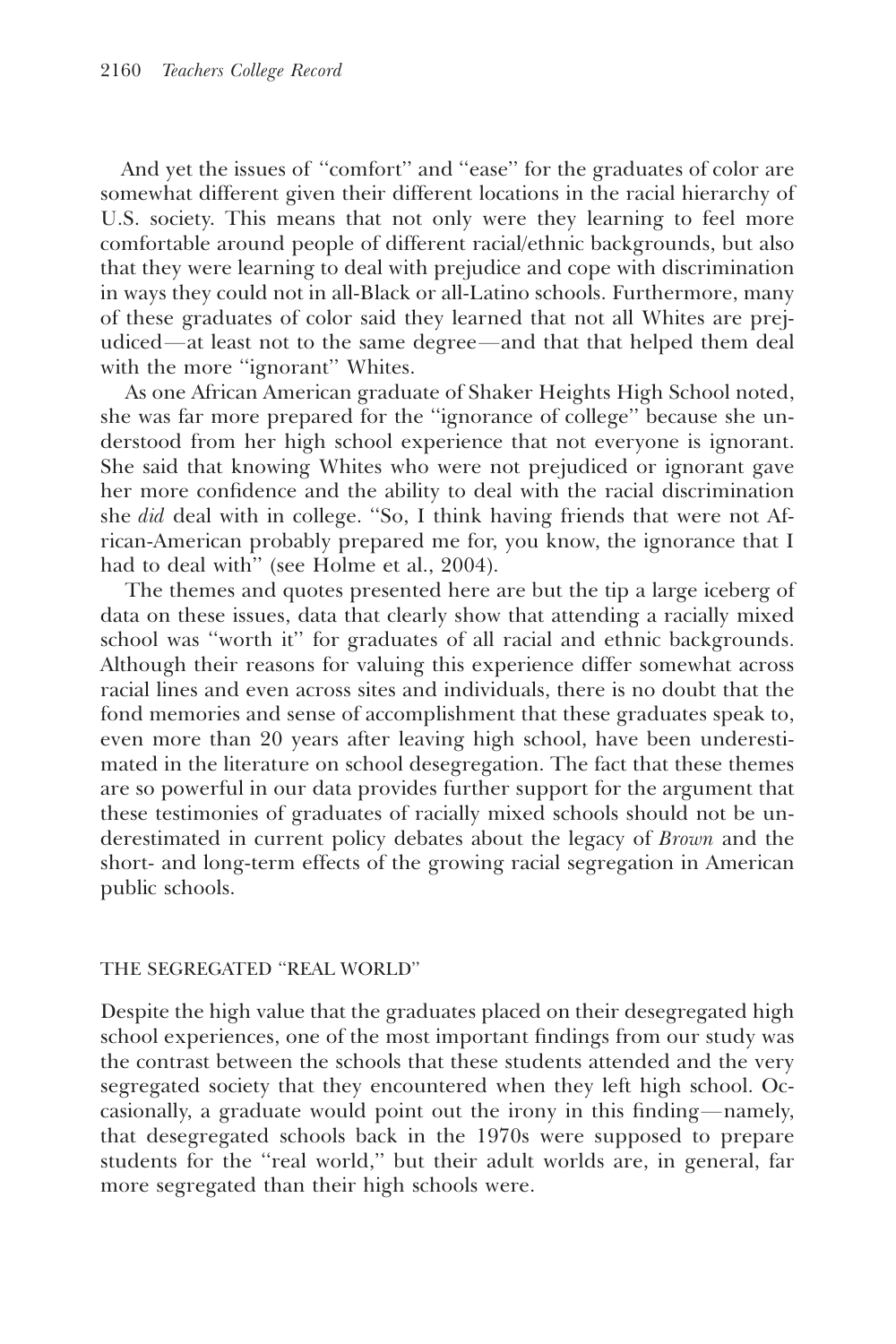This contrast, which the graduates could only fully appreciate long after they had left high school, helped to explain why most of them began to lead more segregated lives as adults. Thus, even though they said that their school experience helped them understand and interact with people of other racial and ethnic backgrounds, this has not always translated into these graduates leading more integrated adult lives in terms of where they live, work, and attend church or temple, or what their adult social networks look like.

In many ways, these findings speak to an important issue—namely, how much and how little schools could be expected to accomplish in the context of a highly segregated and unequal society. The following section presents some of our analysis regarding the segregated adult lives of the graduates of these six high schools. Our interview data suggest that, for the most part, graduates of all racial backgrounds entered more segregated worlds after high school. This path toward a more segregated adulthood, although not consistent across every interview and more pervasive for Whites than for graduates of color, usually began immediately after high school graduation and was especially pronounced for those who went on to college.

#### Segregated College Campuses

Although most predominantly White college campuses were somewhat diverse by the early 1980s, what struck the graduates we interviewed who had attended college was the highly pronounced segregation within those campuses; virtually all their college classmates gravitated toward same-race friendships, activities, and housing. As we noted above, many of these collegeeducated graduates remarked how shocked they were to encounter so many of their college peers-of all races-who seemed to have had very little experience interacting with or engaging people of other racial backgrounds.

As one White graduate of Dwight Morrow explained, during his years at a predominantly Black high school, he and his White classmates were temporarily ''taken off our paths as mainstream White kids for a short period of time.'' Yet he noted that ''once we were ejected back into college, we continued on that same path. So we just merged with kids that had gone to the private schools or the parochial schools or came from public schools that were all White and privileged.''

Nearly every White graduate we interviewed who had gone to college commented on how segregated their predominantly White college campuses were and how surprised they were to meet White students who had such little exposure to people of color. As one White male who graduated from Shaker Heights High School recalled of his experience at a large urban and selective university,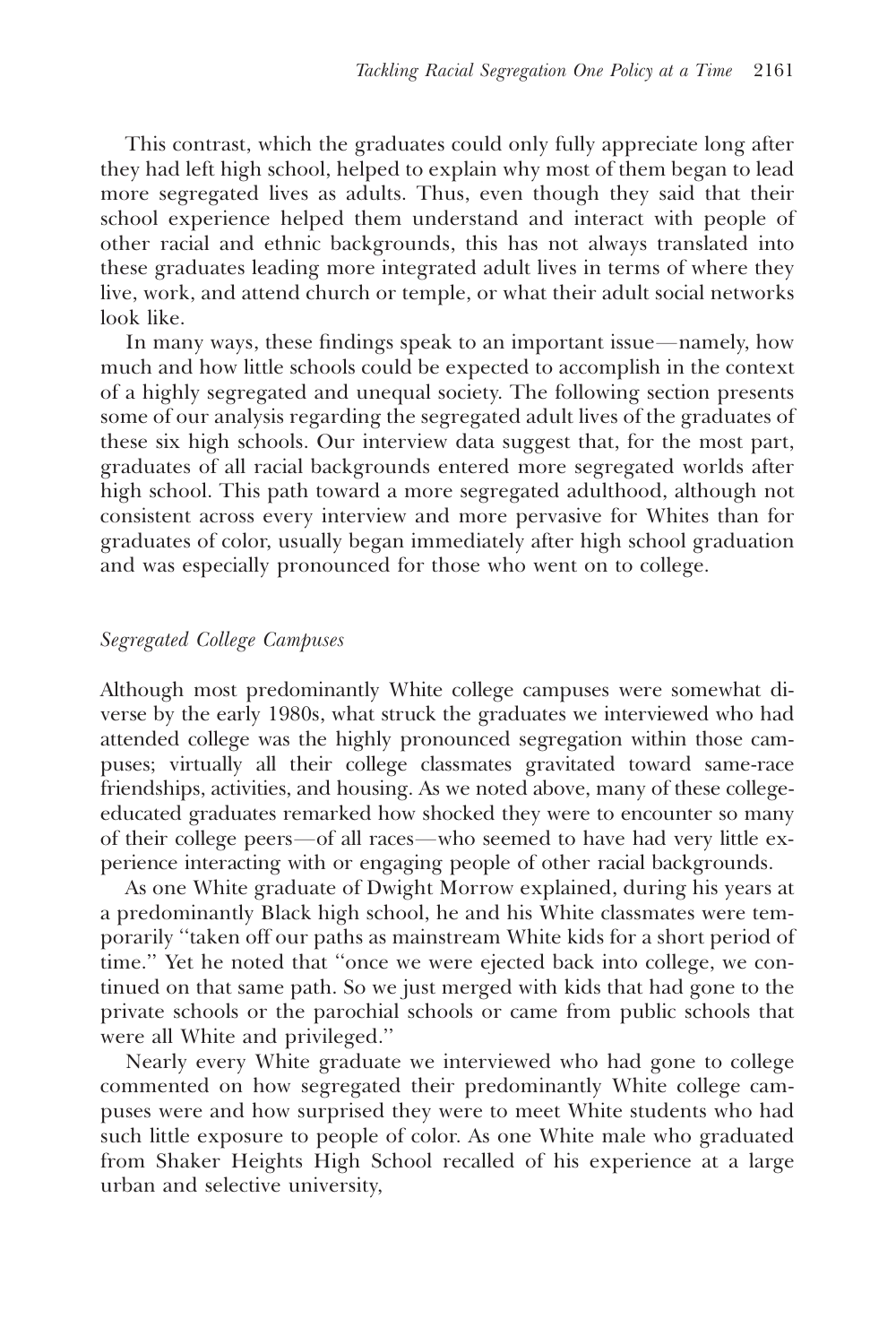I remember going to college and what I was expecting to be a very cosmopolitan and sophisticated, you know, place of higher education, which it was in many ways, and meeting, you know, my White classmates who had never gone to school with any Black people, you know. And likewise my Black classmates who'd, by and large, had not gone to school with any White people, or else had been, you know, like the one Black guy at, you know, Andover, or something . . . all my White classmates at [the university] . . . no one had been to school with Black people, you know, or they'd gone to, you know, Dalton or some place and had like two Black guys playing basketball on scholarship.

More specifically, the graduates talked about segregated campus housing where, in some instances, the vast majority of students of color lived in one or two dorms that were physically separated from the predominantly White dorms. An African American graduate of West Charlotte High School recalled that her relationship with a White male classmate from high school who attended the same university was severed in college because of racial tension and the degree of racial segregation on campus. She explained although she and this White high school classmate, John, had been ''very, very close'' in high school, this closeness was hard to maintain in college, where these two West Charlotte graduates lived in separate racially distinct dorms.

This Black West Charlotte graduate noted that Blacks were such a minority on campus—only about  $300$  students out of more than  $4,000$ —and they were angry because they felt marginalized and discriminated against. Thus, she said, the African American students tended to stick together. As a result of this somewhat hostile and segregated context, when she and John tried to maintain their close relationship, ''some of the African American guys on campus did not like that. And so when John visited me one night, they were very rude to him, and every time we tried to get together, it was a problem.''

Meanwhile, most of the college classes, particularly introductory courses taught in large lecture halls, were often more diverse than their hightracked high school classes had been. Yet in the social realm of the college experience, especially the extracurricular activities that had brought students together across racial lines in high school, the colleges were generally more segregated. The Greek fraternities and sororities in particular added yet another degree of separation across racial lines. A White Austin High School graduate noted, "[I] hung-out more with my fraternity, which was 99% White, and we had a couple of Hispanics.''

Time and time again, whether it was interviews with African American, Latino, or White graduates from these six high schools, we heard how racially segregated and separated students were on their college campuses and what a sharp contrast this was to their high school experiences. Given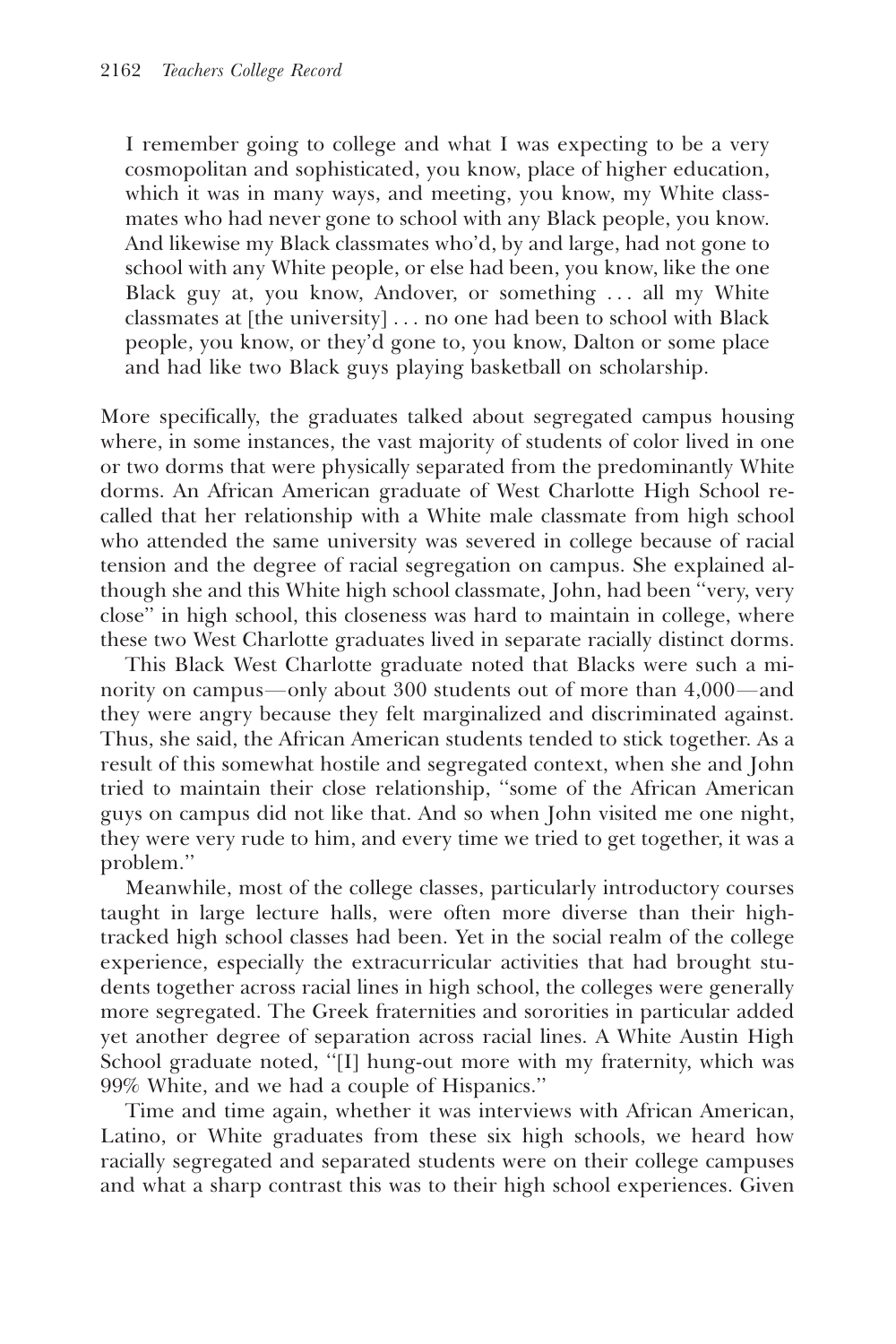what we know about the extent of resegregation in the six schools, this suggests that the college campuses were organized around a fairly extreme form of racial segregation.

A typical statement from White graduates we interviewed who went on to college was similar to what this Dwight Morrow graduate noted when she contrasted her high school to her college experience: ''Mostly, I would say that in college that it was mostly White friends. I really didn't see very many Black people at all in college.''

#### Segregated Adult Lives

In addition to leading fairly segregated lives in college, today, many of the graduates indicated that they mostly live in racially segregated neighborhoods, do not have many close friends from different racial backgrounds, and attend very segregated churches or temples. Furthermore, for many of these graduates, their workplaces tend to be the most racially diverse settings they encounter regularly in their adult lives, yet in these settings, stratification along racial lines is often severe.

In fact, one of the strongest findings from this study is that the current highly segregated housing market in this country has led to a situation in which the vast majority of the graduates from these six schools live in areas where they do not come into contact with people of different racial groups often. As adults in their early 40s, many class of 1980 graduates, especially the White graduates, find themselves leading racially segregated lives for the most part. Thus, even when the graduates of the six schools have sought more racially diverse environments—truer for the men and women of color than for Whites—options have been few. Racial segregation proved more powerful than the good intentions of this cohort of graduates, many of whom carried high hopes that their adult lives would be more like their high schools.

Three-fourths of the Whites we interviewed described their current neighborhoods as predominantly White. Only about 25% lived in communities that they considered to be diverse or in which they were the minority.

Meanwhile, 56% of the African Americans and about two thirds of the Latinos said that they lived in neighborhoods that were either racially diverse or predominantly White. But about 20% of the African Americans living in diverse communities said that their White neighbors were moving out and their neighborhoods were becoming more segregated.

These numbers suggest that although these graduates of desegregated schools are not more segregated than the rest of the society-indeed, overall they are more likely to be living in diverse neighborhoods than the average Americans, particularly the African American and Latino graduates—but they find themselves in a housing market with limited choices of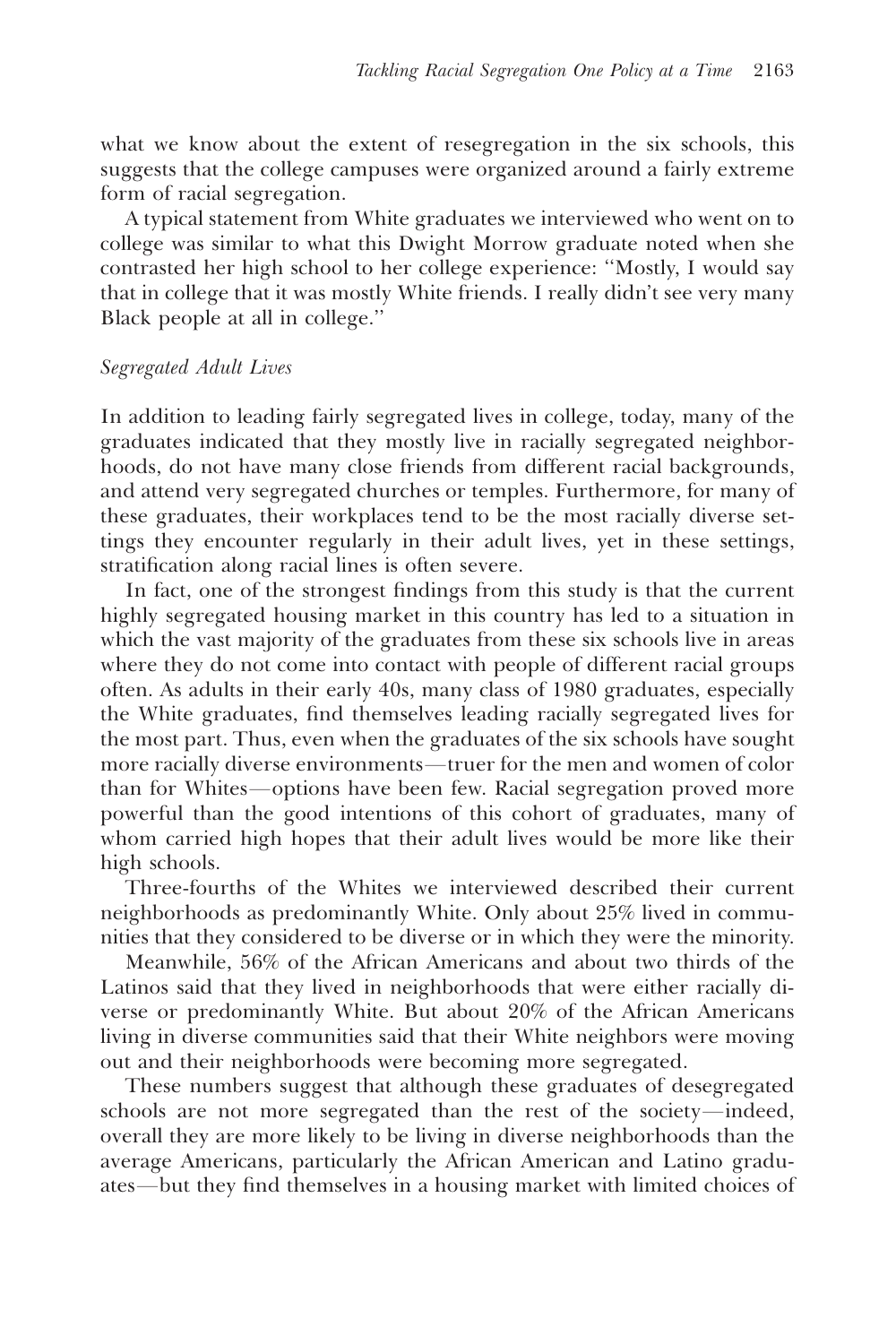diverse and stable communities. The 2000 census data show that, even as the country becomes more racially and ethnically diverse, residential segregation, especially among Whites, remains high (see Logan, 2001).

Meanwhile, White graduates of desegregated schools have strong economic incentives to not change the status quo and seek out less diverse neighborhoods, even as they voice frustration about how racially segregated their adult lives are. Indeed, racially segregated housing has affected property values in a way that strongly benefits Whites and disadvantages people of color (Drier et al., 2004; Massey & Denton, 1993).

Thus, the neighborhoods of these graduates are, on average, far more segregated than their high schools were two decades ago. Perhaps the one site where this finding is exceptionally pronounced is Englewood, New Jersey, where many of the Dwight Morrow High School graduates we interviewed commented on the contrast between their high school experiences and their lives in segregated communities today. As one White graduate of Dwight Morrow High School noted, his current neighborhood in a very exclusive suburban section of the state and has absolutely no racial diversity-just "different shades of white."

In other contexts, any ''non-White'' residents in these predominantly White communities where the White graduates live are not African American or Latino, but Asian. For instance, another White alumnus of Dwight Morrow who now lives in a very affluent New Jersey suburb said that although there are many Asians in this predominantly White area, there are virtually no Blacks-"There's no community that looks like my fifth-grade class,'' he said. When asked why he had not stayed in contact with any of his Black friends from high school, he said, ''I think I went off with my White world, and . . . people live lives for the most part along color [lines].''

This graduate compared his adult life with the days when he was close to many of his Black classmates:

We went to school with each other . . . we got along nice, we all threw our hats up together, and then we don't talk [to] or see each other anymore. So I think we failed. . . . We didn't make the world an integrated place, it's just not. They forced people to go to school together, but they don't force you to live together, so other than that—the races, where do they commingle? Tell me.

Many of the White graduates we interviewed expressed this same sense of loss when discussing their current, more segregated lives, not just in terms of where they live, but also with whom they socialize and work. One graduate of West Charlotte explained, after some reflection on her answers to questions about her adult life and how little contact she had with people of other races, ''I need more color in my life.''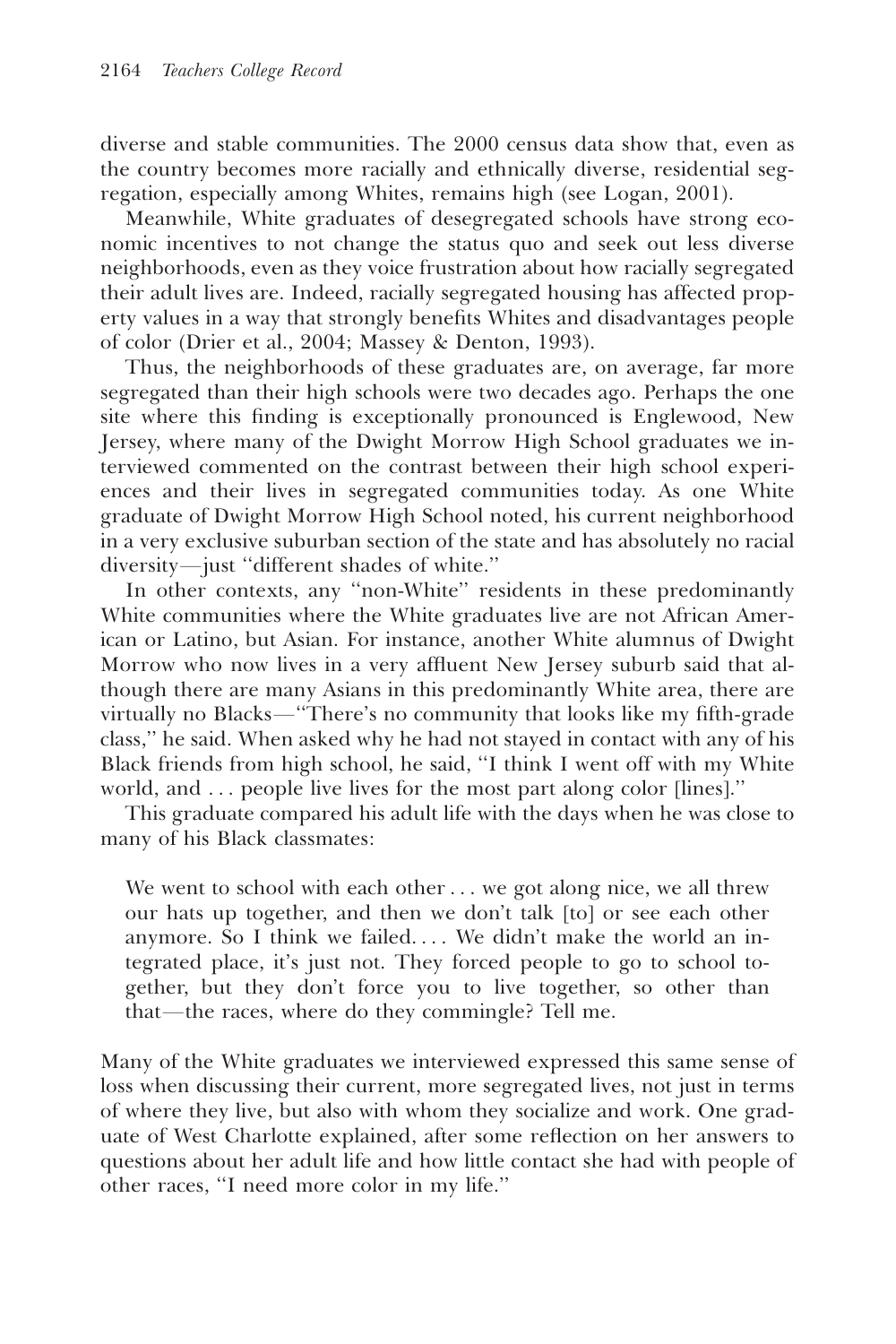In fact, even for those graduates (more often men and women of color than White) who have sought and found housing in integrated neighborhoods, their social circles, including their churches, and most of their close friends tend to be of the same race. As an African American graduate of Topeka High School noted, even though he lives in a predominantly White neighborhood and works in a predominantly White office, he spends most of his free time with his family and people from his predominantly African American church, where he runs a youth group. He talked about his White neighbors, some of whom will not even wave to him when they drive past, and others who act very friendly but never follow through with promises to have his family over for barbeques. He noted, "Never . . . been to the barbecue yet. And ... we've been here since 1997. Haven't been to a barbecue yet."

We learned that the graduates were most likely to interact with members of other racial and ethnic groups at work. But even there, people of color are more likely to be in subservient roles, and Whites are more likely to be in leadership or management positions. That dynamic mirrors the tracking in desegregated high schools and challenges meaningful cross-racial interactions on equal terms.

These findings speak to the pervasiveness of racial segregation and inequality in the society that these graduates entered when they left their high schools. It also suggests that although school desegregation could affect the ''hearts and minds'' of the students who lived through it, these graduates of desegregation entered a society in which the racial status quo was entrenched and in which White graduates would, on average, benefit far more than their fellow graduates of color.

#### THAT WAS A DIFFERENT TIME: SCHOOL CHOICES FOR THEIR OWN CHILDREN

Meanwhile, findings related to where the graduates send their own children to school speak directly to the contrast between the current social, political, and economic context and that of 25 years ago. Mostly gone are the days when political leaders focused on equity, equal educational opportunities, and racial harmony. The current political climate stresses accountability and high-stakes testing.

The graduates discuss the political and social differences between then and now and how the focus today is much more on individual gains and less on changing society for the better. A White alumna of West Charlotte said, ''Things seem a lot more materialistic to me now. . . . We were all coming off the '60s and '70s . . . there was still a lot about women's rights and . . . people were still looking for equality and their place in the world, and that seemed to be more what was important.''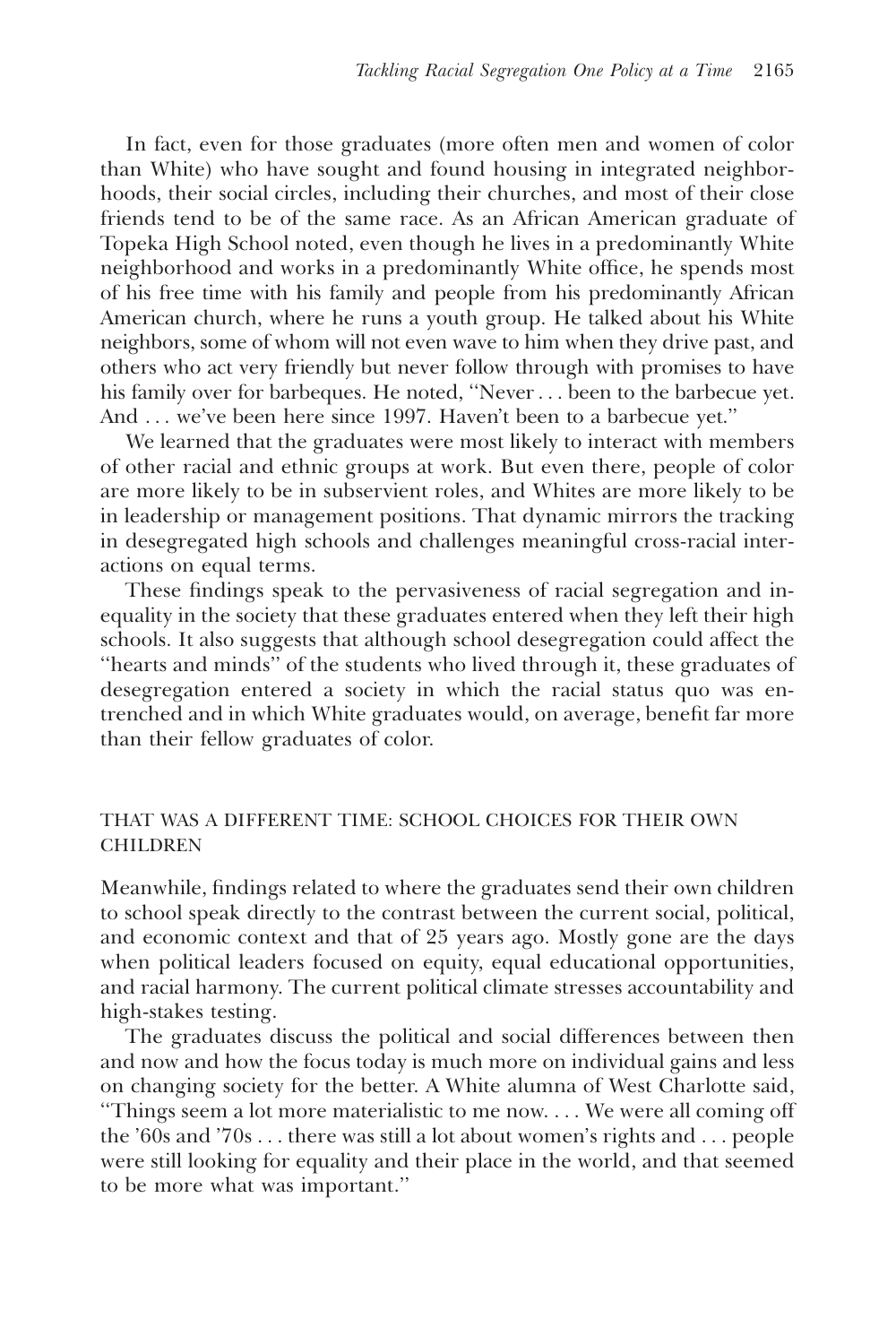Interestingly enough, our data and public opinion poll data suggest that for many parents, diversity in public schools is still very important. For instance, in one poll an overwhelming majority of Whites  $-96\%$ —agreed that Black and White children should attend the same schools. Another poll found that a majority, or 66% of White parents, say that it is ''very'' or ''somewhat'' important for their children to attend a diverse school. Only 16% of White parents said that racial integration was "not important at all." Meanwhile, polls show that at least 80% of African American parents believe it is either ''very'' or ''somewhat'' important for their child's school to be racially diverse. Only 10% of Black parents said it was ''not important at all'' (see Wells et al., 2004a).

But since the class of 1980 left their diverse schools, income inequality has grown, leaving the "haves"—primarily upper-middle-class and upperclass professionals and business owners—more focused than ever on maintaining their status by giving their children educational opportunities that other children lack (see Drier et al., 2004; Oakes & Wells, 2004). Today, the most successful graduates feel a lot of pressure to enroll their own children in the "best" schools—as defined almost exclusively by state tests and rankings—and they recounted how much less pressure their parents felt about getting them into the ''right'' school.

Furthermore, looking back, what the graduates valued most when they were in school was a broader understanding of "good" schools-everything from creative teachers to strong theater and music programs to winning sports teams to the racial diversity of their classmates. But as parents in this ''different time,'' many interviewees said that they feel compelled to put test scores before diversity when choosing a school for their daughters and sons (Wells et al., 2004a; see Wells & Holme, 2005).

Therefore, despite the finding that graduates of these six high schools strongly valued their experiences in desegregated schools, and in part because of the finding that these graduates lead far more segregated lives than they did 20 years ago, we also found that White graduates describe their children's schools as more segregated than their own. This is not the case, however, for a majority of graduates of color, who seem to have sought out more diverse schools in both the public and private sectors.

Of the White interviewees who had school-aged children, about half had them enrolled in schools that they described as at least somewhat racially diverse. Although more of the Black and Latino graduates' children were in diverse schools—about two thirds—many noted that these schools were becoming less diverse as desegregation plans end and their communities experienced White flight. As disappointing as these figures may be, they are still better than the graduates' self-reporting on their neighborhoods, suggesting that today, like 25 years ago, the public schools are more diverse than their neighborhoods.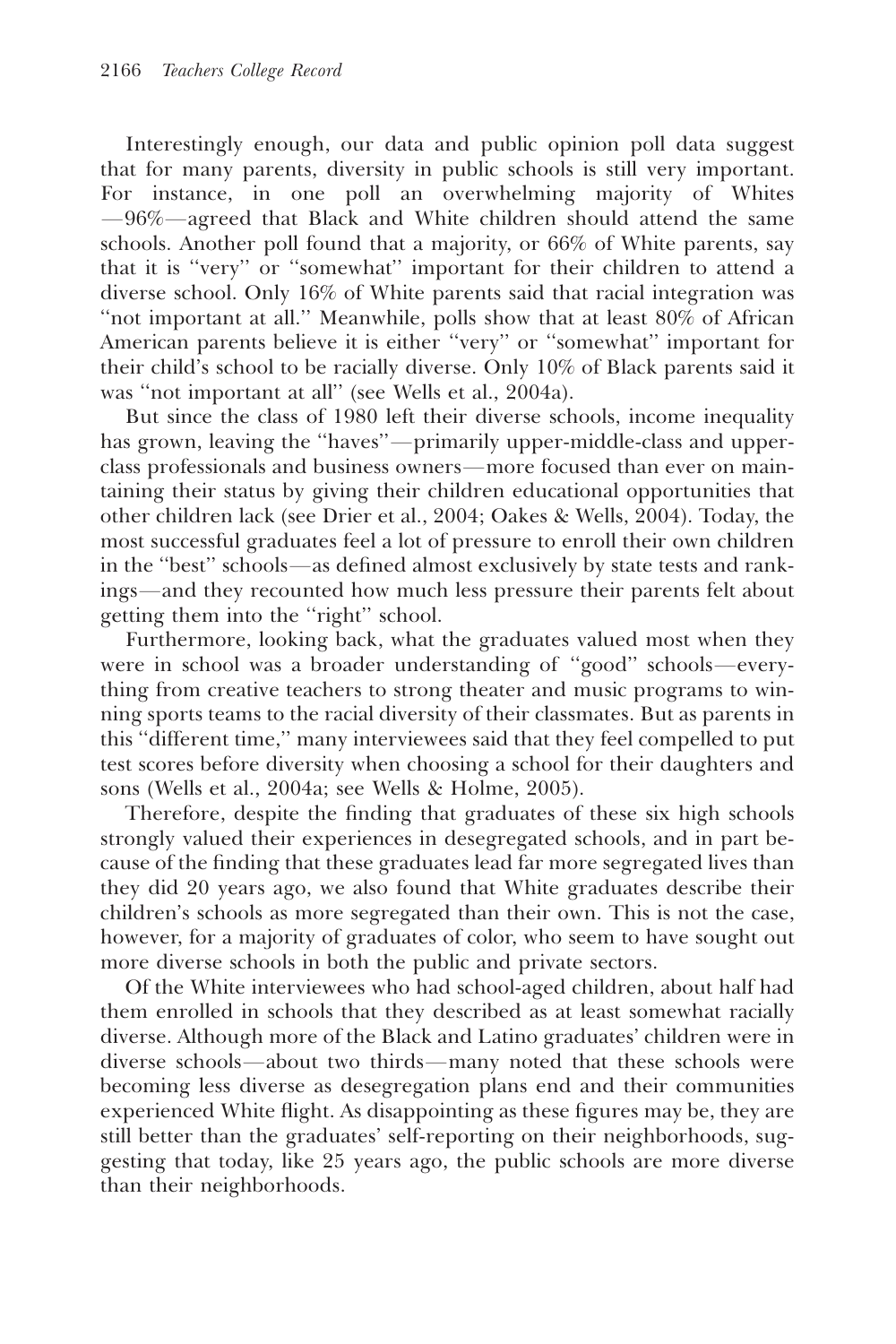The explanations that the graduates give for their choice of schools also vary across racial and ethnic lines, with White graduates placing much more emphasis on academics and school quality than on diversity as the key variable in their choice of schools for their children. Meanwhile, the graduates of color were far more likely to cite ''diversity'' as a key factor in their school choice decision and to make the link between school quality and the racial makeup of the school in their assessment. In other words, the graduates of color often offered a more sophisticated assessment of the old adage that ''green follows white,'' whereas White graduates, particularly those with children in racially isolated schools, tended to downplay the role of race in their school choices.

What is clear, especially in the way that the White graduates make sense of the contrast between their high school experiences and their children's, is that this is indeed a different time.

#### For White Graduates: Academics Trumps Diversity

An underlying theme that clearly influenced the way in which the White graduates talked about their own school choices for their children was the idea that they are making decisions about their children in a very different social and political context than when they were going to school. The stakes are higher, they say, for students today to achieve academically in order to get into a good college and succeed, and thus, they seek schools with the necessary academic rigor to help their children ''make it.''

What is so interesting about our data on the White graduates is that many of their responses to our questions about their school choices for their own children mirror some of the conclusions from a 1998 report published by Public Agenda titled Time to Move On. This report presented findings from focus groups and a survey that asked Black and White parents which they would chose if offered the option of a school with high academic standards or a school that was racially and ethnically diverse. Given these choices—as if high academic standards and racial diversity are mutually exclusive characteristics of a school—the vast majority of Black and White parents said that the quality of the academic program was more important.

Furthermore, the White graduates from our study tended to talk about academic quality of a school as a decontextual and easily measured characteristic. Clearly, the current educational policy framework in the United States, with its strong emphasis on testing and accountability, has led more and more parents to believe that these ''objective'' and quantifiable measures of student achievement provide the best indications of the ''good'' versus the ''bad'' schools. Others make more subtle assumptions about the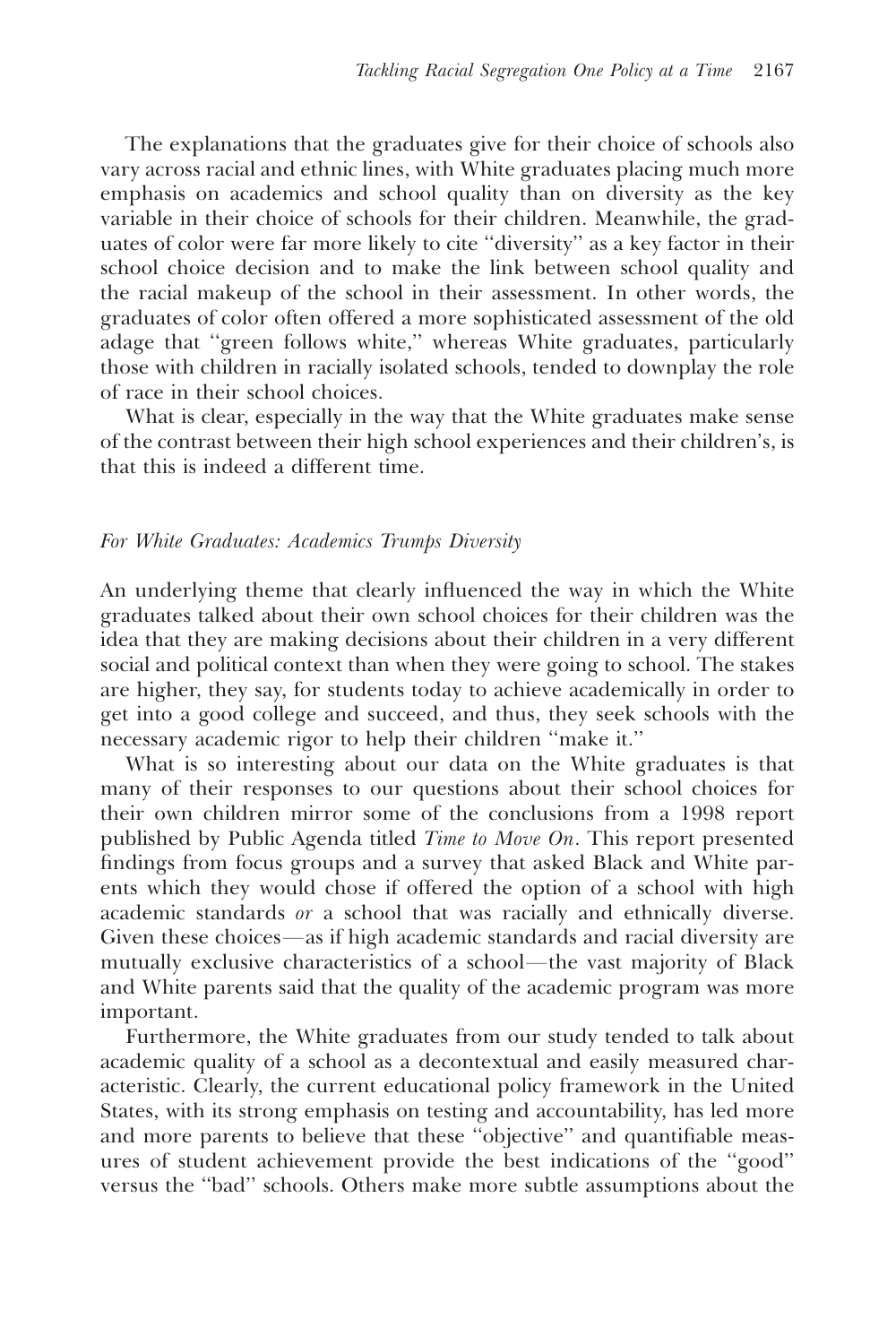relationships between the race and SES of the student body at a particular school (see Holme, 2002).

At the same time, these graduates are being bombarded with news reports and information on how critical it is for high school and college graduates to be competitive in the current ''high-skilled'' job market. As one Topeka High graduate with children in predominantly White public schools explained, the stakes are higher for future workers to have more and better educational credentials: ''More things are requiring higher education and it would be important to have racial diversity, [but] academically would be primarily number one.'' When asked where racial diversity would fall on his list of priorities for his children's school, he said, ''Somewhere down the line but ... [long pause] going to a racially diverse school from my perspective and being a parent now it would be good, but being racially diverse isn't going to get you a job.''

Armed with these beliefs—that it is fairly easy to figure out which schools are the ''best'' in terms of academics and the importance of strong academic credentials for their children's future—the vast majority of White graduates of the schools we studied said that they will not sacrifice their children's education to make sure they are exposed to racial diversity, as much as they say that they value that diversity. They were also quick to distinguish ''diversity'' from ''school quality'' despite what they said about how valuable their own school desegregation experiences had been. For example, when we asked a White 1980 graduate of Dwight Morrow if the racial makeup of his children's schools was a factor when he and his wife were deciding where they would live, he said quite clearly,

No. The only thing that I am interested in for my children is to secure them. . . . I feel an obligation to secure for them the best opportunity to succeed which in my belief is presenting them . . . with what we identify as the best education. You have all these ranking of school districts ... so our decision was a school system.... That was what brought us . . . that was the tail that wagged the dog really.

When asked about the life experiences that he had in high school that his children would miss out on in their virtually all-White suburban schools, he was quick to say that he would not send his children to Dwight Morrow. ''They can gain life experience through life. Education is more important than it was 20 years ago.''

Similarly, a White Austin High School graduate who was a strong supporter of diverse public schools and who said that he greatly valued his experience in high school, put his own children into an elite, virtually all-White and affluent private school because he was concerned about the academic rigor in the public schools. He explained that the decision he and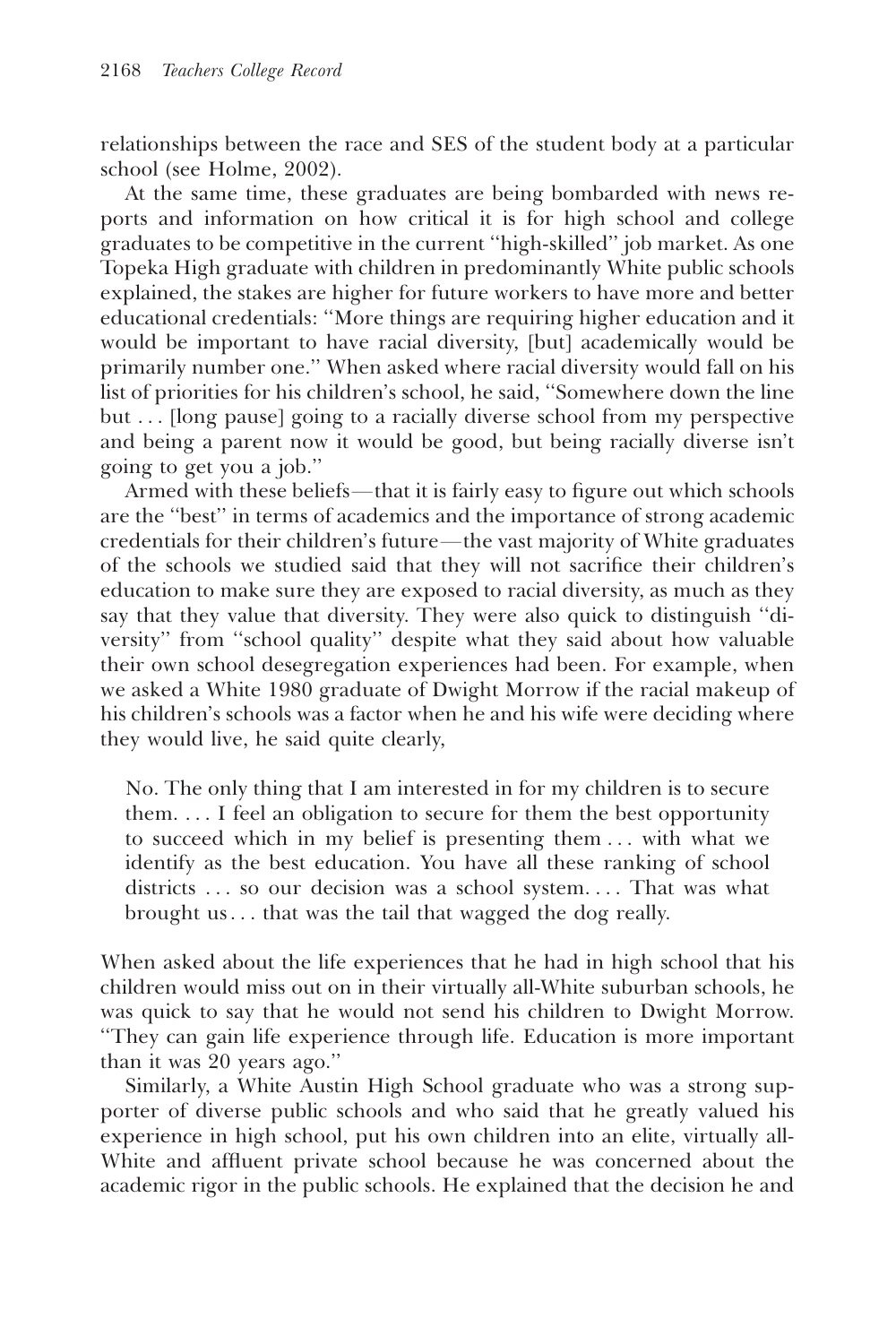his wife made to enroll their children in this private school had ''nothing'' to do with race and ''everything'' to do with education. He said he was not impressed with the level of teaching and learning in the public schools (although he had little specific information on what was going on in the public schools).

So this is ironic. I'm not giving my children the opportunity I had. I mean, they have a different opportunity. They're getting a much better education. I do math with my daughter every night and think, ''I wish I'd had this. I could have been good in math if I had this kind of education." . . . So educationally they're getting a much better education, but they're not as exposed racially and I feel . . . that's the part that's the down side for me. . . . It's a very White school. It's a very White, disgustingly affluent school.

Meanwhile, a White Shaker Heights graduate explained why he and his wife decided to stay in a predominantly White school district after moving out of Shaker. He said that the public schools have an excellent reputation based on various measures he had read in the newspaper, including ''test scores, graduation rates, you know, the proficiency exams at the different grade levels, they also do . . . pupil-to-student ratios and per capita student spending, that type of thing.'' He said based on those indicators, Shaker Heights public schools appear to have slipped over the last several years, while the district where he lives now has what is considered to be one of the top-three high schools in northwest Ohio.

Many of these White graduates whose children are in predominantly White schools are doing quite well economically, living in very affluent communities and holding well-paying jobs. As graduates of racially diverse public schools themselves, they do not appear to have suffered in the long run from their school experiences. But they are convinced that this is indeed a very different time.

Interestingly enough, even most of the White graduates who currently have their children enrolled in diverse public schools told us that they would have no qualms about pulling their children out of those schools and putting them in more racially homogeneous schools if they thought for a minute that the quality of the education was not good enough. One White Dwight Morrow graduate with children in diverse public schools explained that he would not send his kids to Dwight Morrow because it is ''too tough a school.'' He added,

I will deal with that as the kids get older. I mean, they're going to diverse schools now, but I'll definitely deal with it in high school. If it's—they keep the academics and there isn't any, you know, safety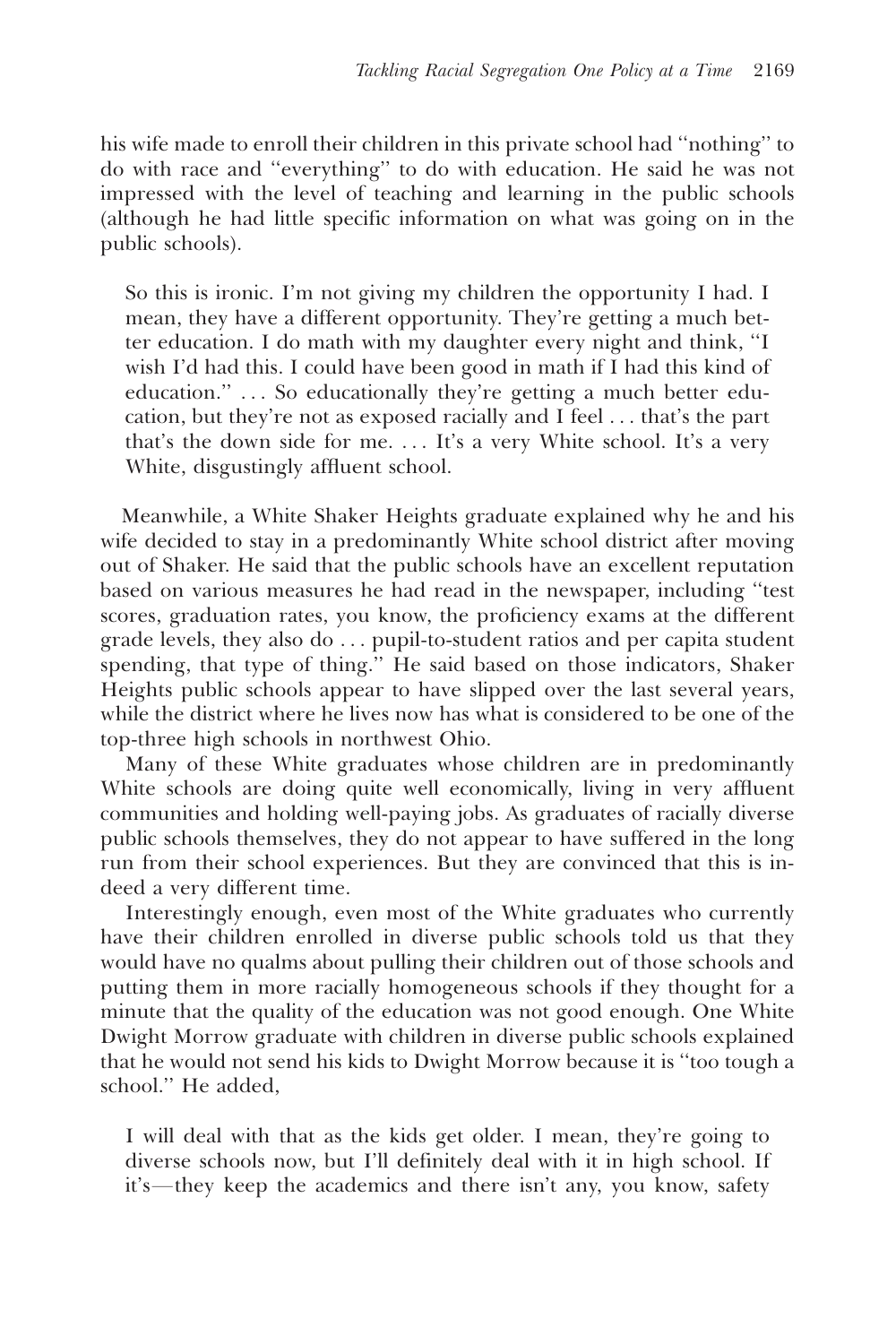concerns, that's where they'll go. I think it'll be good for them. But whenever they say, "I'm not gonna have my kids be an experiment." Well, as a parent, that's when you realize what that means.

The White graduates also noted that although many of them participated in school desegregation plans that reassigned them to more racially diverse public schools, such policies are no longer legitimate, and they now demand more control over where their children end up attending school. They told us that they do not want their children bused across town unless it is by choice to attend superior schools. Some of these White graduates also noted that ''racial/ethnic diversity'' in this country is far more diverse now than when they were in school, and although they want their children to be exposed to students of different backgrounds, this does not mean just Black students. Indeed, for some, ''too many'' Black students in a particular school is something to avoid. Predominantly Black schools seemed to symbolize ''bad'' schools even though several of these White graduates had graduated from such mostly Black schools themselves.

Still, it is important to note that the vast majority of White graduates we interviewed said that they valued their own experiences in racially mixed schools and wanted their sons and daughters to attend schools that reflected the diversity of our society. Some of these class of 1980 graduates were even passionate about this issue. One White graduate, for instance, told us of her choice to send her children to a Spanish immersion school because of the diversity of the student population. She said that she believes that decision and her commitment to having her children in a diverse environment is ''definitely a legacy of my . . . high school.''

Another White mother who graduated from Shaker Heights High School and who currently sends her children to racially diverse public schools in Shaker explained to us why she chose to move back to this still diverse community and enroll her children in public schools, even as a growing number of her White neighbors are opting for more homogeneous private schools:

I wanted to support the community and keep the community strong and . . . it was very important for me to have my children have that type of worldly experience. I think what a lot of the neighbors forget is when their kids get out there in 20 years or 15 years, Whites will probably be in the minority and they don't realize it because they weren't raised in a community that promoted cultural diversity.

But the actions of this graduate's neighbors symbolize the pressures that the White graduates across the six sites tend to feel and the fears that they express as a result of that pressure. Thus, even as they embrace diversity, they are clear that in the current context, this commitment only goes so far,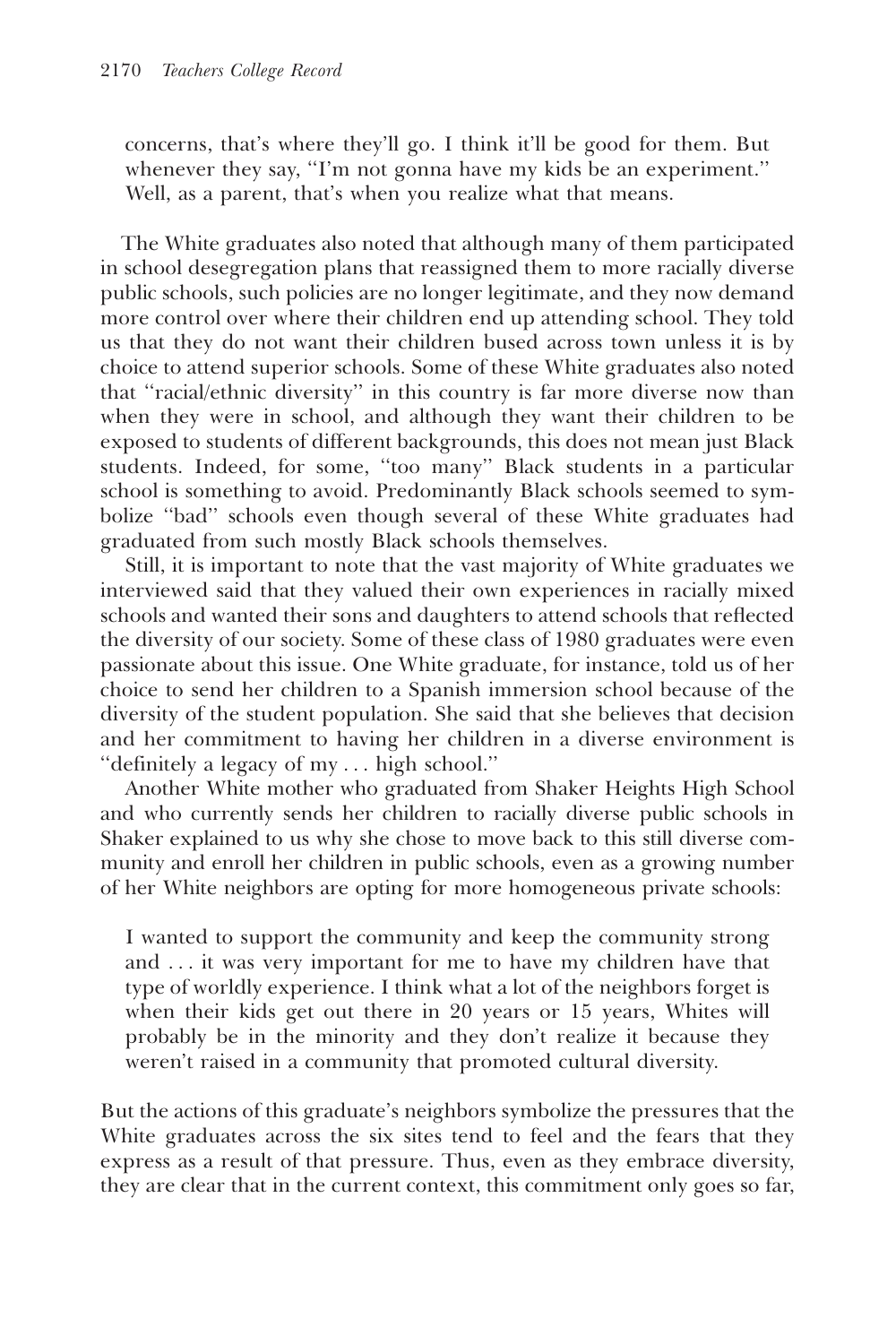and once they have concerns about the perceived quality of the schools, they will opt out of a ''diverse'' school to attend a ''better'' school. Thus, even while these graduates lament that their children will not learn about people of different racial and ethnic backgrounds in school the way they did, the sense of loss about this lack of diversity does not outweigh their anxiety about helping their children ''get ahead.''

## Graduates of Color: More Committed to Diversity and More Insightful About What It Means

Some of the graduates of color from the six high schools in our study echo their White counterparts in terms of placing a greater emphasis on academics than on diversity when it comes to choosing schools for their own children. Still, most of these graduates tend to see a more complicated relationship between race and school quality than do their White counterparts.

For instance, one Latino graduate of Muir High School explained to us, in much the same way the White graduates cited above did, that he would sacrifice some degree of diversity to assure that his daughter was in a school with a strong academic program. He explained, ''I have got to be honest with you, I would sacrifice—if the choice were mine—some diversity for quality of education. The bottom line for me is that my daughter is going to be going away to college in 8 years.''

Yet the difference between the responses of these graduates of color and those of the White graduates is that they are often talking about sacrificing some degree of ''diversity'' in terms of having their children in a school setting with more students who are like them. In other words, when these graduates of color make these kinds of comments, they are usually talking about enrolling their children in schools with very few other students of color—schools in which their own children are one of a small number of African American or Latino students. This is different from the White graduates who are talking about nondiverse schools in which their children are with a lot of students ''like them'' in terms of race.

This distinction points to an important difference in how the graduates on different sides of the color line make sense of the relationship between the racial makeup of their children's schools and the academic opportunities available in those schools. Indeed, it was the graduates of color who were more likely to imply that they understood an old desegregation adage that in a predominantly White society, "green follows white"—meaning that predominantly White schools are more likely to have the resources and curriculum (not to mention the social status and prestige) to help students achieve to high levels and matriculate to better colleges and universities.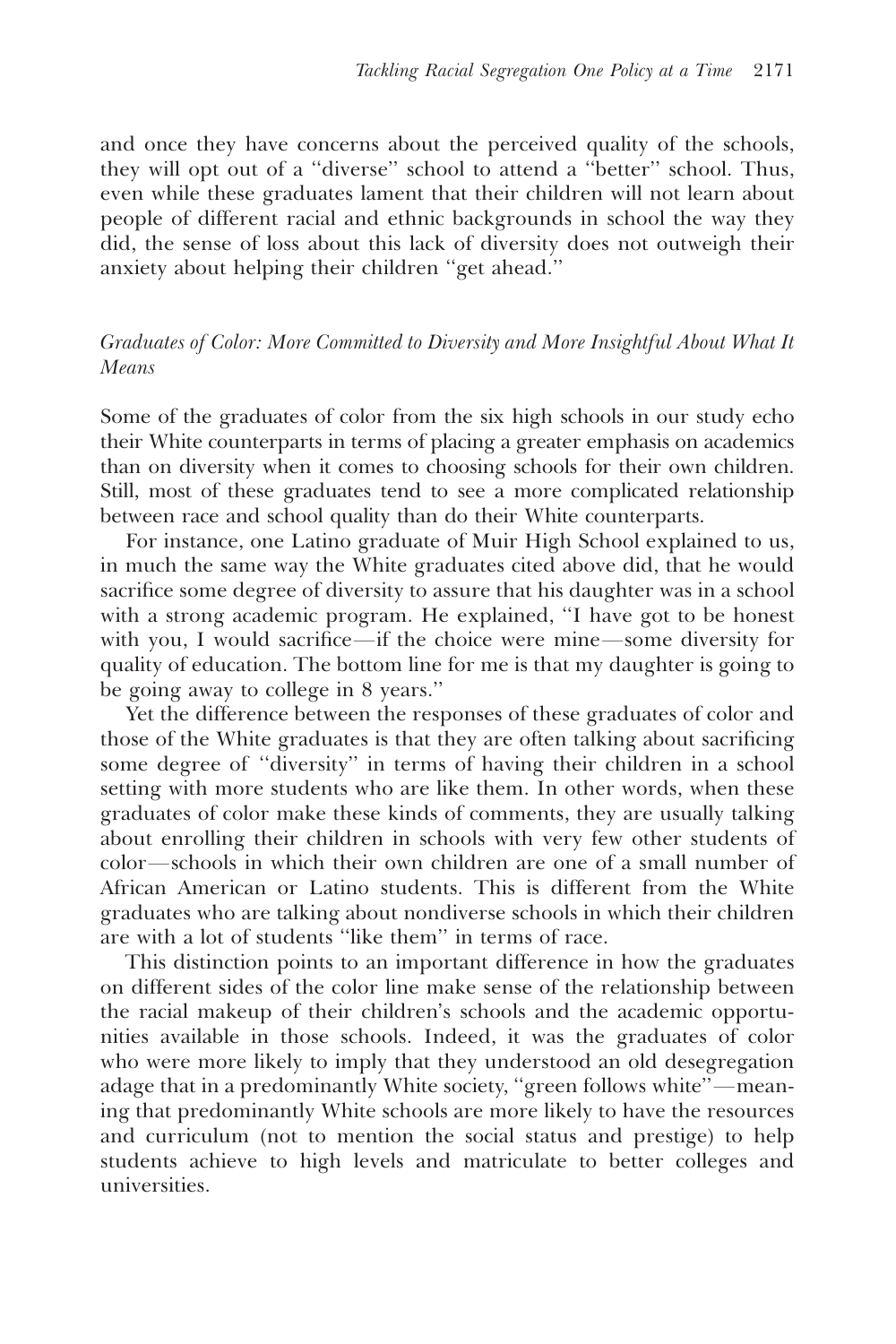Thus, while White graduates were far less likely to have contemplated the complicated way in which race overlaps and intersects with school quality (or perceived school quality) issues, graduates of color have a much clearer understanding. As one African American graduate of Dwight Morrow and mother of two children who attend a predominantly White Catholic school explained as she reflected on whether she would send her children to Englewood schools today,

Would I send my kids to Englewood schools now? Probably not because there is no integration and I just think . . . I am not going to say that I don't want them to be around Black kids, but whenever a community or school system turns to be 98% Black, people don't care anymore and the money stops going into the schools and the legislation is not really going into it. People don't care what really happens. I would say that wherever you have a large amount of White people, your kids are going to learn and that is just my opinion. That is why they didn't go to Englewood because the people have given up on it and they don't really care.

This understanding on the part of graduates of color helps to explain why a larger percentage of them (compared with the White graduates) have put their children into private schools. Given the still very segregated housing situation described above, these graduates are often forced to seek out private schools to keep their children out of predominantly Black or Latino schools.

The other major issue that emerged in our early stage of analyzing these data is that many of these graduates of color, particularly the African American graduates, struggle to find the right balance between ''diversity'' and ''racial isolation.'' As one African American Muir graduate pointed out, diversity in schools is necessary, but too few African American students is not good. She said that she chose a private school for her daughter because it was more diverse than any of the other schools she looked at. She recalled that in one school she looked at, the student body was only 1% Black in her daughter's grade, ''and that was just not enough for me.''

It appears that White graduates and graduates of color both think that ''racial diversity'' is an important component of their children's schools today, but they have very different ways of conceptualizing what that diversity is and how those concepts then relate to the ''academic quality'' of these schools, which they also see as being extremely, sometimes more, important.

#### CONCLUSION: POLICY IMPLICATIONS AND RECOMMENDATIONS

By the late 1970s, the hard work to get Black, White, and Latino students together under one school roof had paid off in hundreds of school districts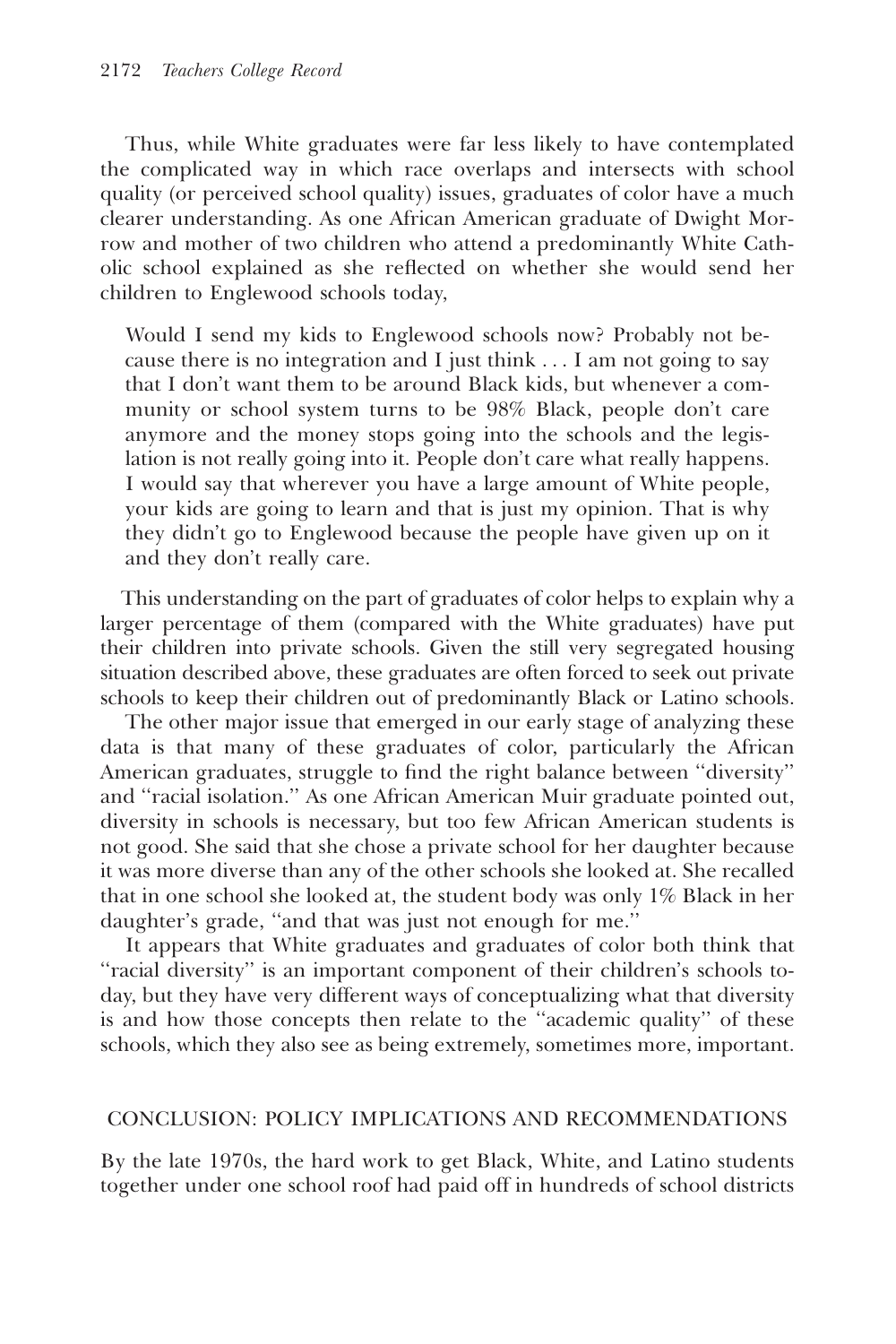across the country. The struggle for racial equality needed to go to the "next level," which would have included not just the public schools, but also such policies as housing integration. Unfortunately, the schools were left, in essence, holding the bag as the country abandoned broader social change (see Wells et al., 2004a).

Clearly, once these graduates left their racially diverse high schools, desegregation and greater racial equality were not national priorities. In fact, dismantling school desegregation became a much higher priority, and there was the class of 1980, more prepared for racial integration than any cohort before them, in the midst of a society that was in many ways moving in the other direction.

We think that it is important to contrast the experiences of these graduates in racially diverse public schools with the political agenda of the last 25 years that tries to defy their experiences by moving the country away from an emphasis on racial integration and equality. In this way, it is clear that public schools that have managed to bring people of different racial backgrounds together for even a short period of time have been working against the prevailing trends.

The graduates of these schools have not changed the world—in fact, most have, often unwittingly, done their part as adults to perpetuate our segregated society. Still, in their sense of loss about the racial diversity they once enjoyed in high school, there is the hope that our segregated society is not the way it has to be.

In the U.S. Supreme Court's recent ruling in *Grutter v. Bollinger*, the majority found that ''student-body diversity is a compelling state interest.'' Although this ruling applied to a law school admissions policy, it has major implications for K–12 education, where it can be argued that the state interest is even more compelling. In fact, the First Circuit Court of Appeals recently made such an argument in a case involving the Lynn, Massachusetts, school district.

Meanwhile, polls show that the vast majority of parents, Black or White, support the *concept* of racially mixed public schools, but they strongly prefer voluntary or choice-based desegregation policies to mandatory reassignments. But in this era of school choice policy proliferation, it should be fairly easy to give the parents what they want. Indeed, if we combine the legal argument of a state interest in diverse educational settings with the opinion poll data and the voices of people who lived through school desegregation, we begin to see the demand for public policies to support instead of dismantle desegregated schools.

How would we get there? The answer seems to be voluntary school desegregation and greater housing integrations, which policy makers could facilitate in several ways. Here are four specific recommendations for federal, state, and local policy makers to consider.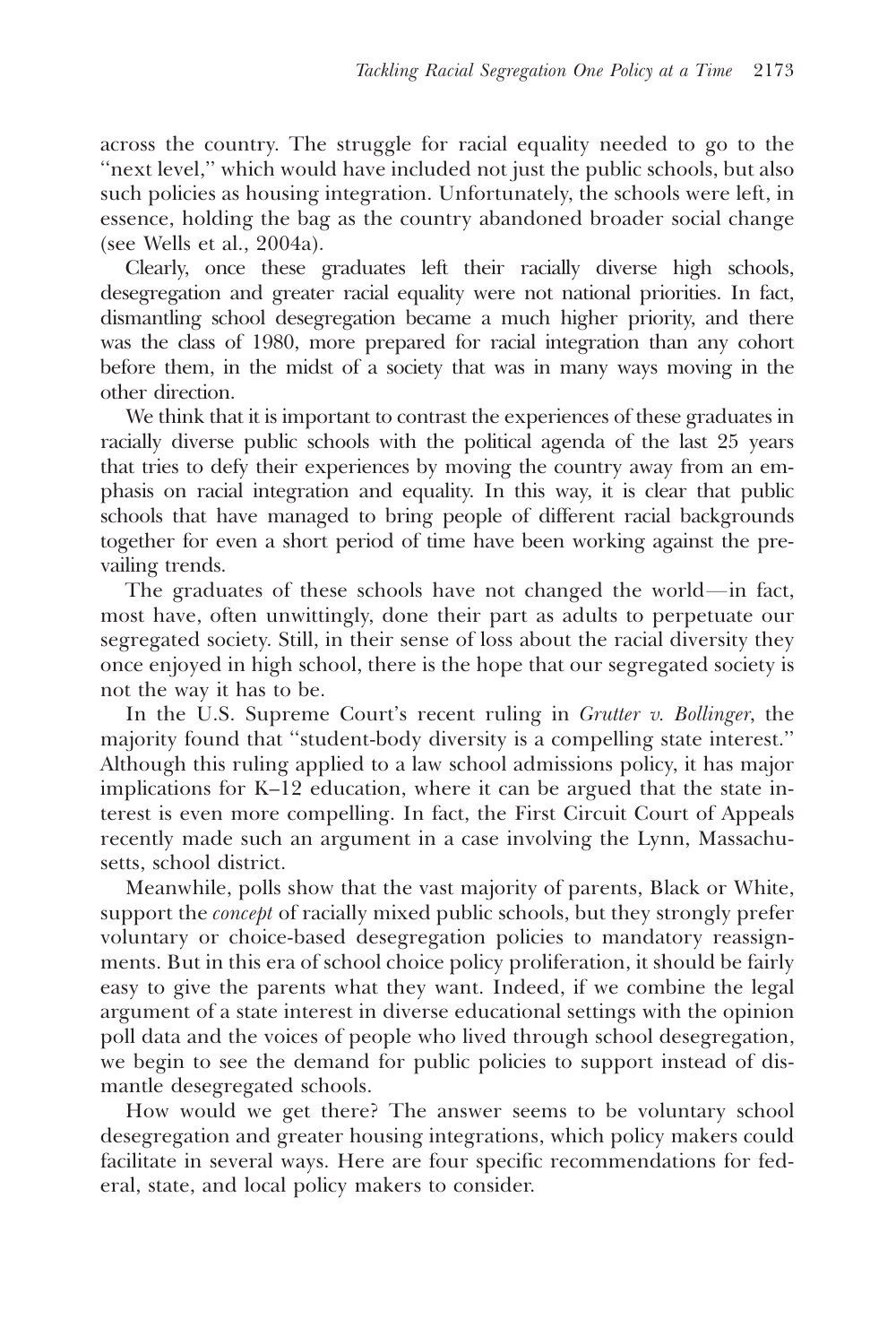1. Broaden measures of school quality and accountability to include indicators other than standardized test scores. For instance, racial diversity could be considered one measure of a ''good'' public school in an increasingly diverse society.

2. Amend current public school choice policies, including charter school laws, to make them more supportive of parents and educators who want to start and maintain racially diverse schools.

3. Increase the often pitiful federal and state support for school districts that are trying to maintain desegregated schools.

4. Pursue noneducation goals, such as housing integration and suburb diversification, that will facilitate the creation of more diverse public schools.

Far into the future, the political choices made and the priorities set during and after this monumental Brown anniversary will dictate the course for this nation, so diverse and still so separate in many ways. We can continue in our current direction. Or we can choose to listen to the voices of those who experienced the benefits of school desegregation first hand, men and women who know in their hearts and minds that our increasingly diverse society need not be ever more separate and unequal, that we can do so much more and that it is worth it to do so.

#### **Notes**

1 This article on the main findings from the Teachers College-UCLA ''Understanding Race and Education Study" is based on a 2004 research report from that study titled How Desegregation Changed Us: The Effects of Racially Mixed Schools on Students and Society and a 2003 paper, ''Looking Back on Desegregation From Segregated Lives: A Study of Adult Graduates of Racially Mixed Schools,'' which we presented at the Harvard Civil Rights Project's Color Lines Conference.

2 By ''racially mixed,'' we mean between 40% and 75% of any one race, and no more than 25% off the racial balance of the city or town for any one race.

## References

- Adair, A. V. (1984). Desegregation: The illusion of Black progress. Lanham, MD: University Press of America.
- Applebome, Peter. (1995, April 23). Keeping tabs on Jim Crow: John Hope Franklin. The New York Times Magazine, p. 34.
- Apple, M. W., & Pedroni, T. C. (2005). Conservative alliance building and African American support of vouchers: The end of Brown's promise or a new beginning? Teachers College Record, 107, 2068–2105.
- Bell, D. (1987). And we are not saved: The elusive quest for racial justice. New York: Basic Books.
- Bell, D. (2004). Silent covenants: Brown v. Board of Education and the unfulfilled hopes for racial reform. New York: Oxford University Press.
- Drier, P., Mollenkopf, J., & Swanstrom, T. (2004). Place matters: Metropolitics for the twenty-first century. Lawrence: University Press of Kansas.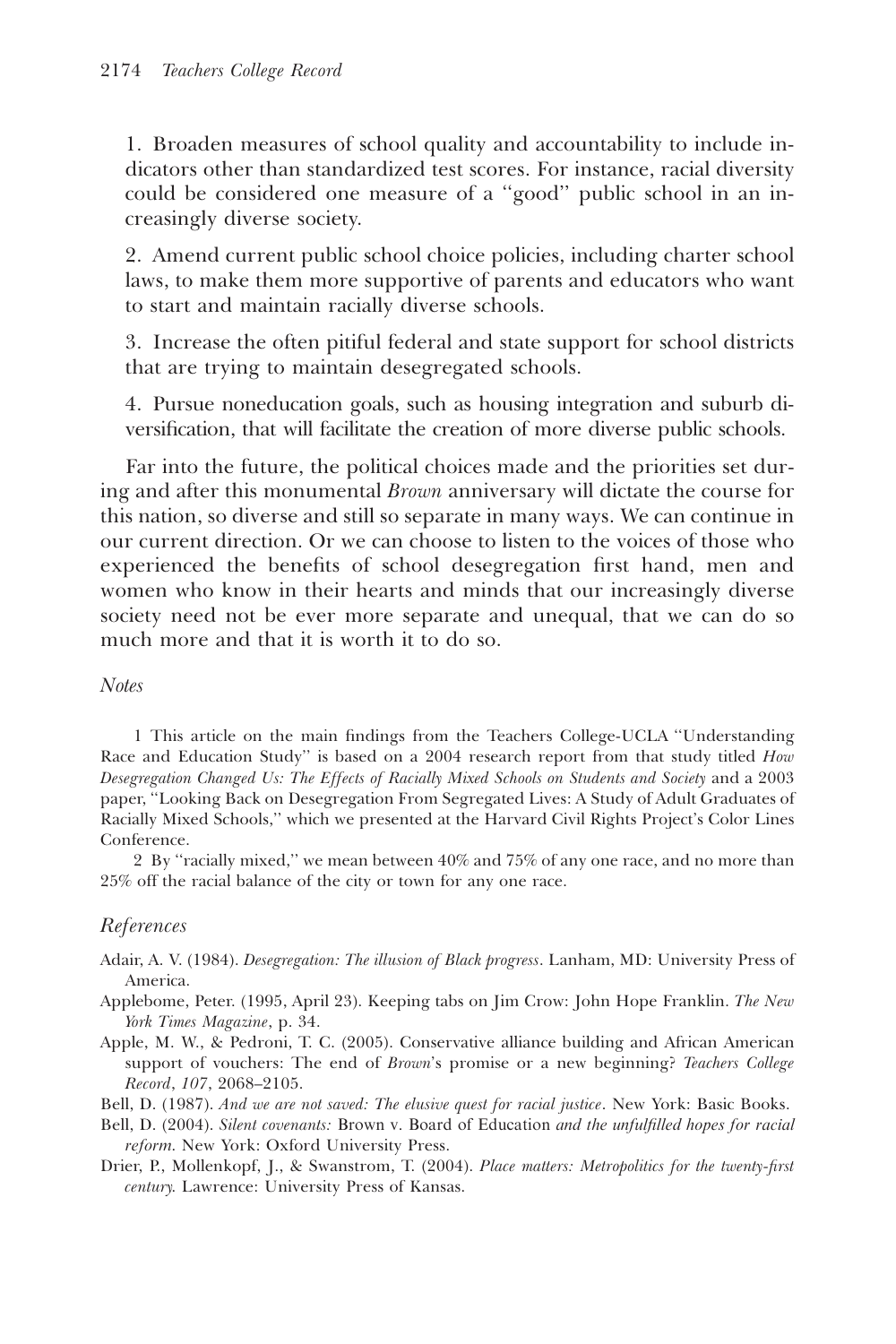- DuBois, W. E. B. (2004). The souls of Black folk (100<sup>th</sup> Anniversary edition). Boulder, CO: Paradigm.
- Fossey, R. (2003). School desegregation is over in the inner cities: What do we do now? In L. F. Miron & E. P. St.John (Eds.), *Reinterpreting urban school reform* (pp. 15–32). Albany: State University of New York Press.
- Grissmer, D. W., Kirby, S. N., Berends, M., & Williamson, S. (1994). Student achievement and the changing American family. Santa Monica, CA: RAND.
- Hale, G. E. (1999). Making Whiteness: The culture of segregation in the South, 1890–1940. New York: Vintage Books.
- Hochschild, J., & Scovronick, N. (2003). The American dream and the public schools. New York: Oxford University Press.
- Holme, J. J. (2002). Buying homes, buying schools: School choice and the social construction of school quality. Harvard Educational Review, 72, 177-205.
- Holme, J. J., Wells, A. S., & Revilla, A. T. (2005). Learning through experience: What graduates gained by attending desegregated high schools. Equity  $\mathcal G$  Excellence in Education, 38, 14–24.
- Lawrence-Lightfoot, S., Davis, J. (1997). The art and science of portraiture. San Francisco: Jossey-Bass.
- Logan, J. (2001). Ethnic diversity grows, neighborhood integration lags behind. Retrieved April 3, 2001, from http://www.albany.edu/mumford/census
- Low, S. (2004). Behind the gates: Social splitting and the "other." In M. Fine, L. Weis, L. P. Pruitt, & A. Burns (Eds.), Off White: Readings on power, privilege, and resistance (2nd ed., pp. 35–51). New York: Routledge.
- Massey, D. S., & Denton, N. A. (1993). American apartheid: Segregation in the making of the underclass. Cambridge, MA: Harvard University Press.
- Mickelson, R. A. (2005). How tracking undermines race equity in desegregated schools. In J. Petrovich & A. S. Wells (Eds.), Bringing equity back: Research for a new era in American educational policy (pp. 49–76). New York: Teachers College Press.
- Oakes, J. (2005). *Keeping track: How schools structure inequality* ( $2<sup>nd</sup>$  ed.). New Haven, CT: Yale University Press.
- Oakes, J., & Wells, A. S. (1996). Beyond the technicalities of school reform: Policy lessons from detracking schools. Los Angeles: UCLA Graduate School of Education & Information Studies.
- Oakes, J., & Wells, A. S. (2004). The comprehensive high school, detracking, and the persistence of social stratification. In Floyd Hamack (Ed.), Wither the comprehensive high school? (pp. 87–113). New York: Teachers College Press.
- Public Agenda. (1998). Time to move on: African-American and White parents set an agenda for public schools. Washington, DC: Author.
- Revilla, A. T., Wells, A. S., & Holme, J. J. (2004). ''We didn't see color. . .'': The salience of colorblindness in desegregated schools. In M. Fine, L. Weis, L. P. Pruitt, & A. Burns (Eds.), Off White: Readings on power, privilege, and resistance (2nd ed., pp. 284–301). New York: Routledge.
- Schofield, J. W. (1995). Review of research on school desegregation's impact on elementary and secondary school students. In J. Banks & C. Banks (Eds.), Handbook of research on multicultural education (pp. 597–617). New York: Macmillan.
- Shujaa, M. (1996). Beyond desegregation: The politics of quality in African American schooling. Thousand Oaks, CA: Corwin Press.
- Tatum, B. D. (1997). Why are all the Black kids sitting together in the cafeteria? And other conversations about race. New York: Basic Books.
- Wells, A. S., & Crain, R. L. (1994). Perpetuation theory and the long term effects of school desegregation. Review of Educational Research, 64, 531–555.
- Wells, A. S., & Crain, R. L. (1997). Stepping over the color line: African American students in White suburban schools. New Haven, CT: Yale University Press.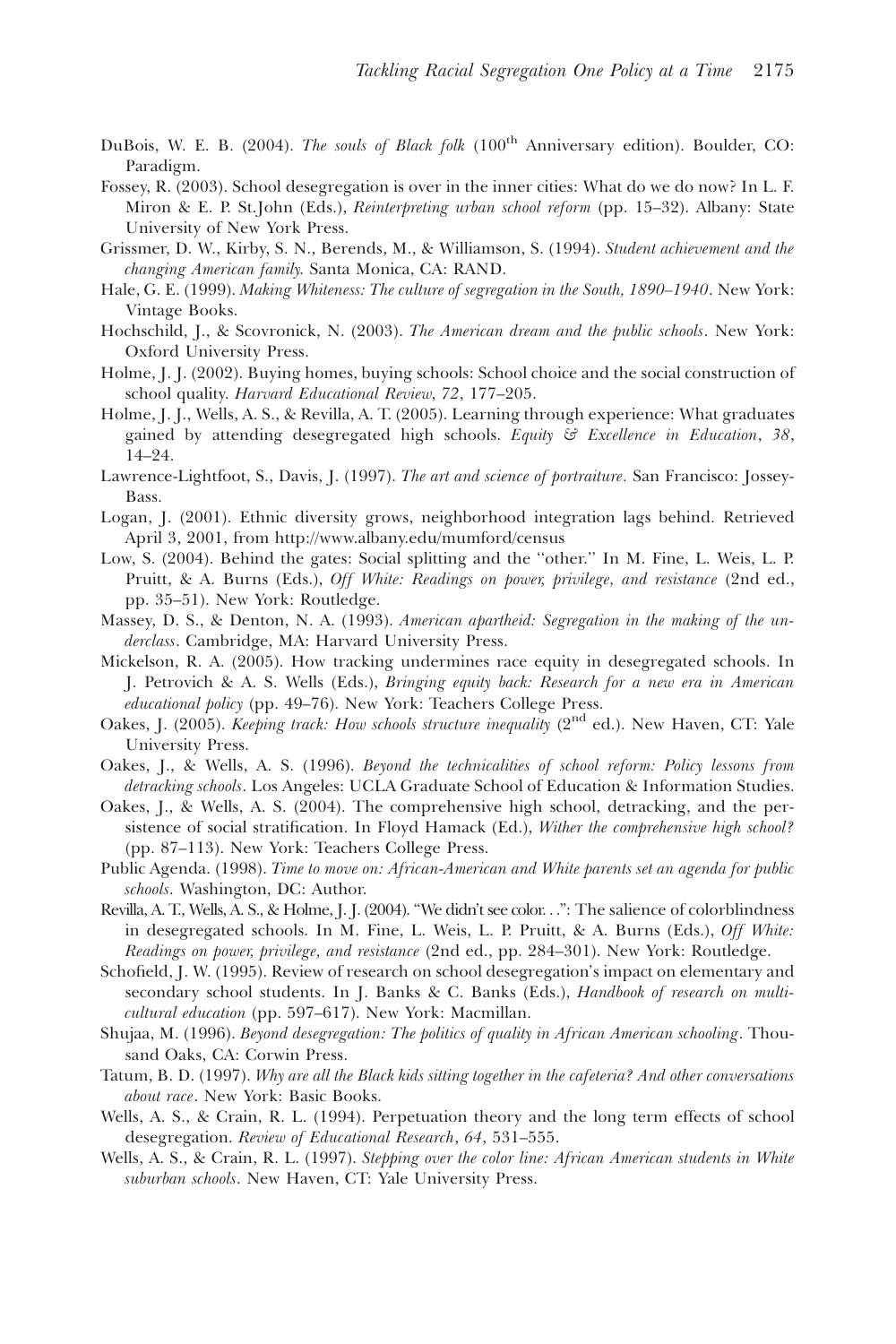- Wells, A. S., & Holme, J. J. (2005). No accountability for diversity: Standardized tests and the demise of racially mixed schools. In J. Boger & G. Orfield (Eds.), School resegregation: Must the South turn back? (pp. 187–211). Chapel Hill: University of North Carolina Press.
- Wells, A. S., Holme, J. J., Atanda, A. K., & Revilla, A. T. (2003, August 30–September 1). Looking back on desegregation from segregated lives: A study of adult graduates of racially mixed schools. Paper presented at the Harvard Civil Rights Project Color Lines Conference, Cambridge, MA.
- Wells, A. S., Holme, J. J., Revilla, A. T., & Atanda, A. K. (2004a). How desegregation changed us: The effects of racially mixed schools on students and society. Final report from the Understanding Race and Education Study. New York: Teachers College, Columbia University.
- Wells, A. S., Revilla, A. T., Holme, J. J., & Atanda, A. K. (2004b). The space between school desegregation court orders and outcomes: The struggle to challenge White privilege. Virginia Law Review, 90, 1721–1748.
- Wells, A. S., Holme, J. J., Revilla, A. J., & Atanda, A. K. (In press). How society failed school desegregation policy: Looking past the schools to understand them. In R. Floden (Ed.), Review of research in education. Washington, DC: American Educational Research Association.
- Winant, H. (2004). Behind blue eyes: Whiteness and contemporary U.S. racial politics. In M. Fine, L. Weis, L. P. Pruitt, & A. Burns (Eds.), Off White: Readings on power, privilege, and resistance (2nd ed., pp. 3–16). New York: Routledge.

AMY STUART WELLS is a professor of Sociology and Education and the coordinator of Policy Studies at Teachers College, Columbia University. Her research and writing have focused broadly on issues of race and education and more specifically on educational policies, such as school desegregation, school choice, charter schools, and tracking and how they shape and constrain opportunities for students of color.

Wells is the author and editor of numerous books and articles, including coeditor with Janice Petrovich of Bringing Equity Back: Research for a New Era in Educational Policy Making (2005, Teachers College Press); coauthor with Jennifer Jellison Holme, Anita Tijerina Revilla, and Awo Korantemaa Atanda of a report from their study of race and education titled How Desegregation Changed Us: The Effects of Racially Mixed Schools on Students and Society (2004, http://www.tc.columbia.edu/desegregation); editor of Where Charter School Policy Fails: The Problems of Accountability and Equity (2002, Teachers College Press); and coauthor with Robert L. Crain of Stepping Over the Color Line: African American Students in White Suburban Schools (Yale University Press, 1997).

JENNIFER JELLISON HOLME is an assistant research educationist in the Institute for Democracy, Education and Access (IDEA) in the UCLA Graduate School of Education and Information Studies. She received her received her EdM at the Harvard Graduate School of Education and her PhD in educational policy studies at UCLA. She has worked previously as a researcher on the UCLA Charter School Study and on the Harvard Project on School Desegregation. Her areas of expertise include school desegregation and the sociology of school choice.